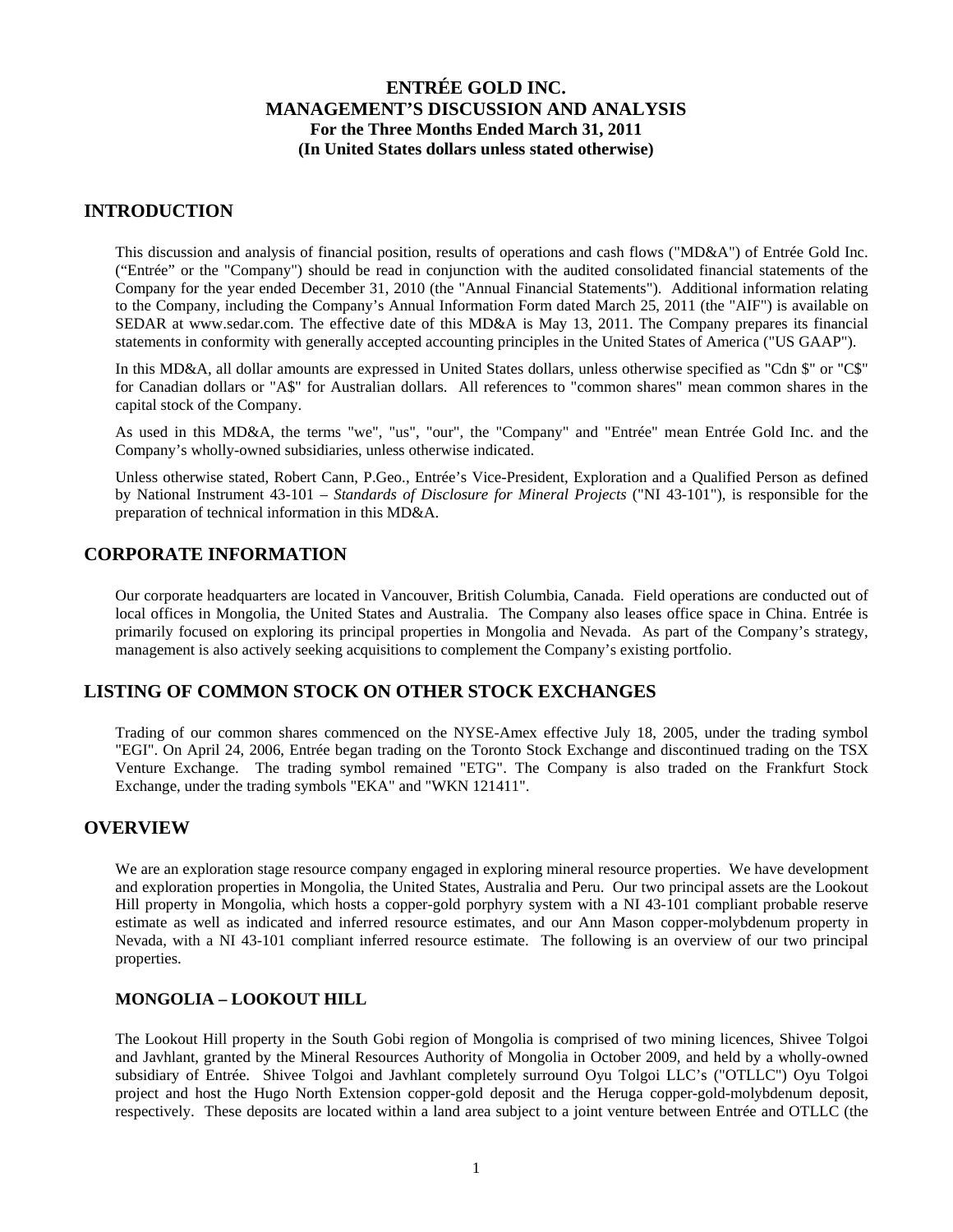"Entrée-OTLLC Joint Venture"). OTLLC is owned 66% by Ivanhoe Mines Ltd. ("Ivanhoe Mines") and 34% by the Government of Mongolia.

The beneficial ownership of the Shivee Tolgoi and Javhlant mining licences is divided between Entrée and the Entrée-OTLLC Joint Venture as described below:

- The Entrée-OTLLC Joint Venture beneficially owns 39,864 hectares consisting of the eastern portion of Shivee Tolgoi and all of the Javhlant mining licence (the "Joint Venture Property"). The Joint Venture Property is contiguous with, and on three sides (to the north, east and south) surrounds OTLLC's Oyu Tolgoi project. The Joint Venture Property hosts the Hugo North Extension deposit and the Heruga deposit. Entrée holds title to the Joint Venture Property in trust for the Entrée-OTLLC Joint Venture.
- The portion of the Shivee Tolgoi mining licence outside of the Joint Venture Property ("Shivee West") covers an area of 35,242 hectares. Shivee West is 100% legally and beneficially owned by Entrée but is subject to a first right of refusal by OTLLC.

The illustration below depicts the different areas of Lookout Hill:

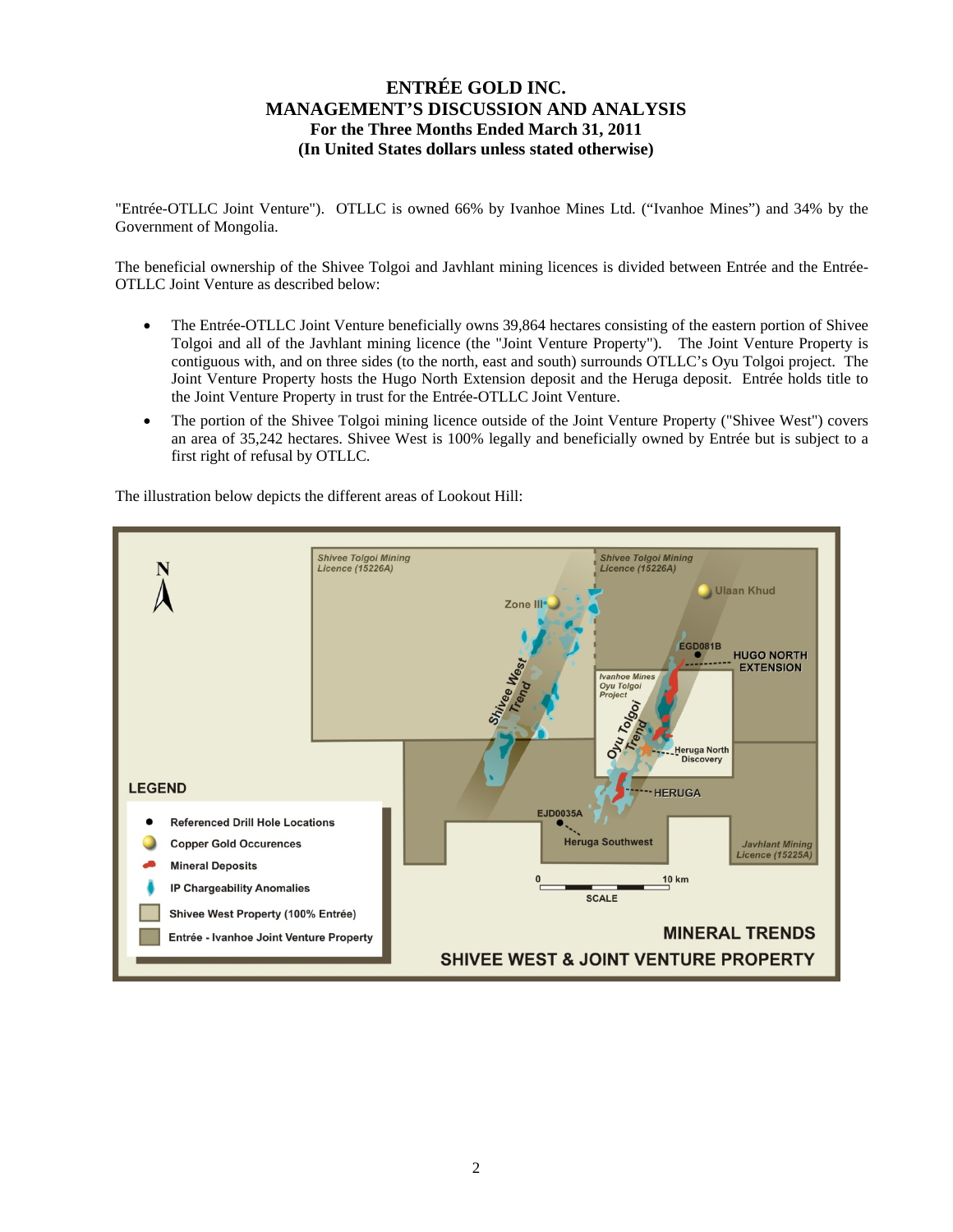#### *Entrée-OTLLC Joint Venture*

In October 2004, Entrée entered into an arm's-length Equity Participation and Earn-In Agreement (the "Earn-In Agreement") with Ivanhoe Mines. Under the Earn-In Agreement, Ivanhoe Mines agreed to purchase equity securities of Entrée, and was granted the right to earn a beneficial interest in the Joint Venture Property. Most of Ivanhoe Mines' rights and obligations under the Earn-In Agreement were subsequently assigned by Ivanhoe Mines to what was then its wholly-owned subsidiary, OTLLC. The Government of Mongolia subsequently acquired from Ivanhoe Mines a 34% interest in OTLLC, which is also the title holder of the Oyu Tolgoi copper-gold project, illustrated in the map above.

OTLLC undertook an exploration program which established the presence of two significant resources on the Joint Venture Property: the Hugo North Extension deposit immediately to the north of Oyu Tolgoi and the Heruga deposit immediately to the south of Oyu Tolgoi.

On June 30, 2008, OTLLC gave notice that it had completed its earn-in obligations by expending a total of \$35 million on exploration on the Joint Venture Property. OTLLC earned an 80% beneficial ownership interest in all minerals extracted below a sub-surface depth of 560 metres from the Joint Venture Property and a 70% beneficial ownership interest in all minerals extracted from surface to a depth of 560 metres from the Joint Venture Property. In accordance with the Earn-In Agreement, Entrée and OTLLC formed the Entrée-OTLLC Joint Venture on terms annexed to the Earn-In Agreement.

Under the terms of the Entrée-OTLLC Joint Venture, Entrée may be carried through to production, at its election, by debt financing from OTLLC with interest accruing at OTLLC's actual cost of capital or prime +2%, whichever is less, at the date of the advance. Debt repayment may be made in whole or in part from (and only from) 90% of monthly available cash flow arising from sale of Entrée's share of products. Such amounts will be applied first to payment of accrued interest and then to repayment of principal. Available cash flow means all net proceeds of sale of Entrée's share of products in a month less Entrée's share of costs of operations for the month.

At March 31, 2011, Ivanhoe Mines owned approximately 12% of Entrée's issued and outstanding shares acquired pursuant to the Earn-In Agreement. Certain of Ivanhoe Mines' rights and obligations under the Earn-In Agreement, including a right to nominate one member of Entrée's Board of Directors, a pre-emptive right to enable it to preserve its ownership percentage in the Company, and an obligation to vote its shares as Entrée's Board of Directors directs on certain matters, expired with the formation of the Entrée-OTLLC Joint Venture. OTLLC's right of first refusal on Shivee West is maintained.

#### *Investment by Rio Tinto in Entrée*

In June 2005, following the announcement in May 2005 of the discovery of high grade mineralization at Hugo North Extension, Rio Tinto Exploration Canada Inc. (formerly Kennecott Exploration Canada Inc.) ("Rio Tinto") took part in a private placement in the Company and became its largest shareholder. The terms of the equity participation agreement provide that in the event Entrée undertakes an equity financing, Rio Tinto has a pre-emptive right to maintain its ownership percentage in the Company.

At March 31, 2011, Rio Tinto owned approximately 13% of Entrée's issued and outstanding shares.

#### *Investment by Rio Tinto Holdings in Ivanhoe Mines*

Following Rio Tinto's investment in the Company in June 2005, Rio Tinto plc, through its subsidiary Rio Tinto International Holdings Ltd. ("Rio Tinto Holdings"), invested approximately \$3.0 billion between October 2006 and March 2011 to acquire approximately 42% of Ivanhoe Mines' issued and outstanding shares.

On December 8, 2010, Ivanhoe Mines announced that it had entered into a Heads of Agreement with Rio Tinto Holdings pursuant to which Rio Tinto Holdings may increase its percentage ownership of Ivanhoe Mines to 49%, through a combination of share issuances from treasury and acquisitions from third parties and the open market. This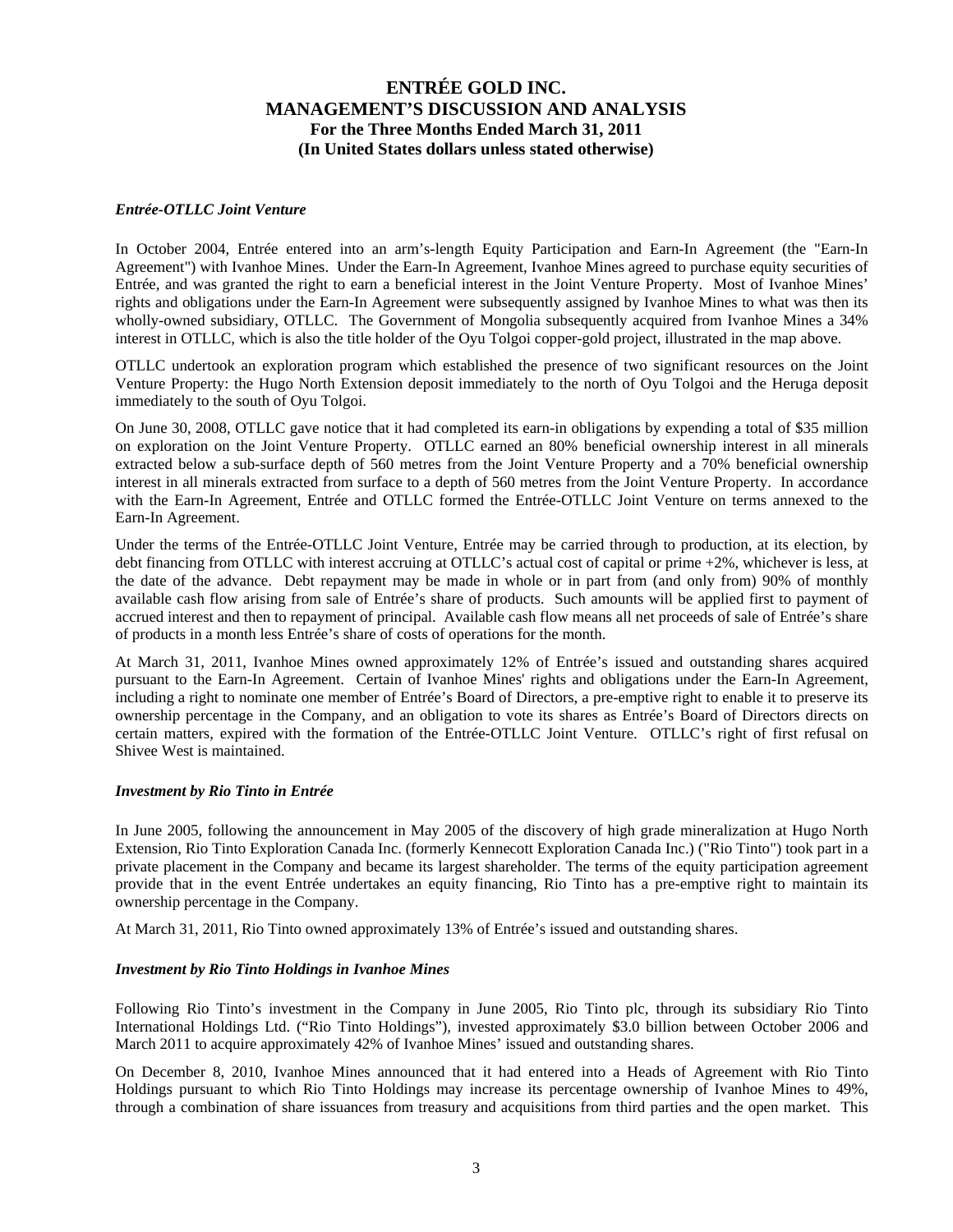may result in additional direct investments in Ivanhoe Mines of up to approximately \$1.9 billion. Rio Tinto Holdings also agreed to provide up to \$1.8 billion in interim financing. Rio Tinto Holdings' ownership interest in Ivanhoe Mines is capped at 49% until January 18, 2012.

Ivanhoe Mines announced that the agreement is intended to provide funding to complete the accelerated full-scale construction of the first phase of the Oyu Tolgoi mining complex. The parties agreed that Rio Tinto Holdings would be entitled to appoint three of the nine directors of OTLLC (with Ivanhoe Mines appointing three and the Government of Mongolia appointing three) and that Rio Tinto Holdings would assume the management of the building and operation of the Oyu Tolgoi mining complex, which includes the Heruga and Hugo North Extension deposits on the Joint Venture Property. Ivanhoe Mines will continue to directly manage ongoing exploration on the licences outside of the projected life-of-mine area, including the balance of the Joint Venture Property.

#### *Investment Agreement and Integrated Development Plan*

In August 2009, the Mongolian Parliament approved amendments to four laws, including the insertion of a sunset provision to cancel the three-year-old, 68% windfall profits tax on copper and gold effective January 1, 2011. These amendments allowed the Mongolian Government, Ivanhoe Mines and Rio Tinto Holdings to conclude the negotiations necessary to finalize an Investment Agreement.

In October 2009, Ivanhoe Mines, OTLLC and Rio Tinto Holdings signed the Investment Agreement with the Mongolian Government. The Investment Agreement took legal effect on March 31, 2010, and specifies that the Government of Mongolia will own 34% of the shares of OTLLC. The Investment Agreement regulates the relationship among these parties and stabilizes the long term tax, legal, fiscal, regulatory and operating environment to support the development of the Oyu Tolgoi project. The Investment Agreement contemplates the Government of Mongolia obtaining a 34% interest in the rights of OTLLC in respect of the Joint Venture Property. However, Entrée does not have any rights or benefits under the Investment Agreement, and Entrée's interest in the Joint Venture Property is not affected.

On May 11, 2010, Ivanhoe Mines released an updated mine plan or Integrated Development Plan ("IDP10") outlining the current scenario for the next phases of development and eventual open-pit and underground mining now anticipated to begin in 2012. Current reserves and resources are sufficient to support mining for approximately 60 years. Potential exists to expand these resources, particularly on the Joint Venture Property.

IDP10 declared the first underground mineral reserves and provided an overview of the future exploration, development and production possibilities for the Hugo North deposit, including the Entrée-OTLLC Joint Venture's Hugo North Extension deposit. On June 11, 2010, the Company filed an updated NI 43-101 compliant technical report titled "Lookout Hill Property Technical Report 2010" (the "June 2010 Technical Report"). The June 2010 Technical Report was dated June 9, 2010 and was prepared by AMEC Minproc Limited ("Minproc") of Perth Australia, a "Qualified Person" as defined in NI 43-101. The June 2010 Technical Report considered the conclusions and recommendations raised within IDP10 in the context of the Company's operations.

The following information is summarized, derived or extracted from the June 2010 Technical Report. For a complete description of the assumptions, qualifications and procedures associated with the information in the June 2010 Technical Report, reference should be made to the full text of the June 2010 Technical Report, which is available for review on SEDAR at www.sedar.com.

The probable reserve for Hugo North Extension (see Table 1) totals 27 million tonnes ("Mt") grading 1.85% copper and 0.72 grams per tonne  $(\nabla g/t)$  gold. Previously reported resource estimates for Hugo North Extension and Heruga, which were reproduced in the June 2010 Technical Report, are shown in Table 2 below. The resource estimate for the Hugo North Extension deposit is effective as of February 20, 2007 and is based on drilling completed to November 1, 2006. The Heruga mineral resource estimate is effective as of March 30, 2010.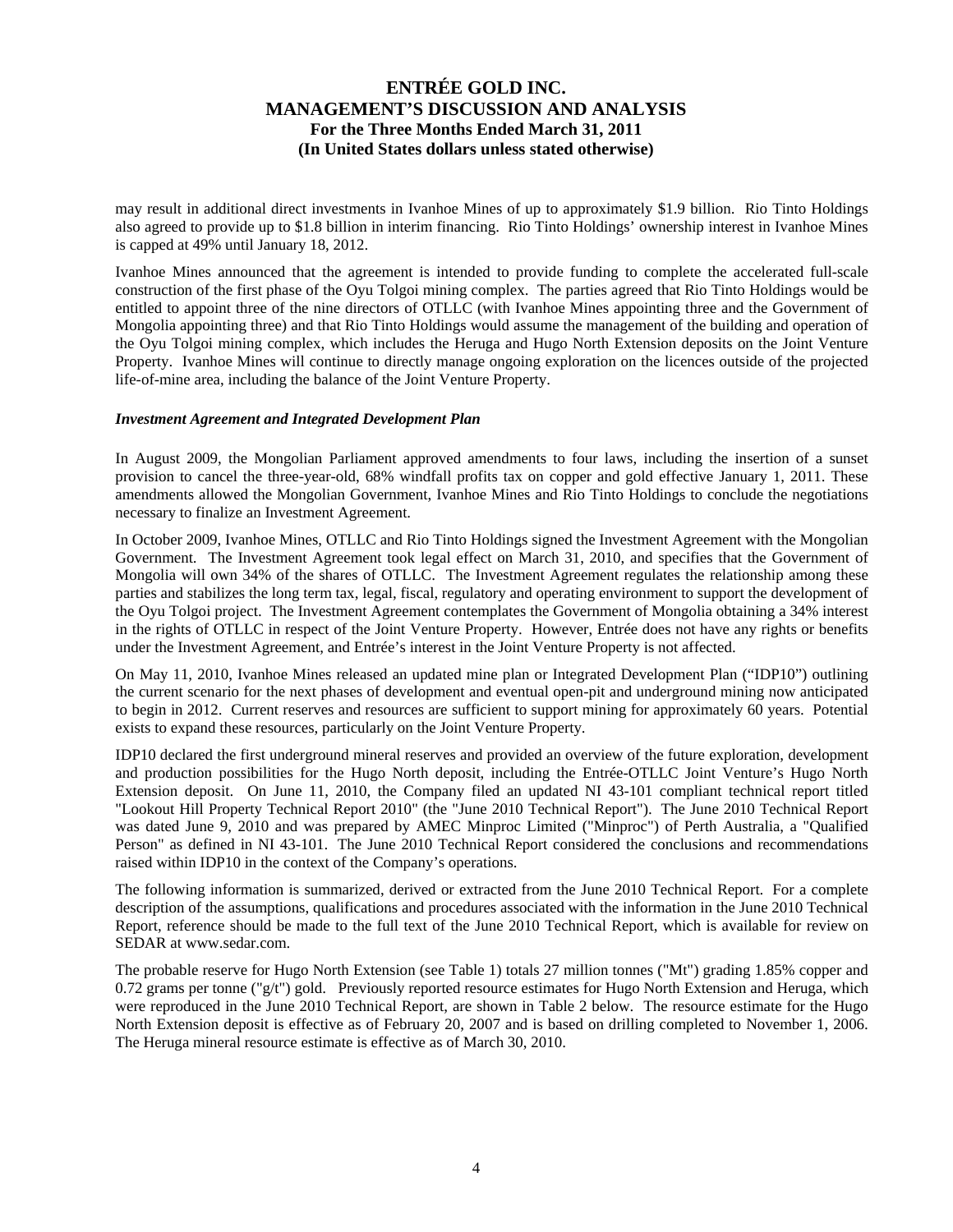| Table 1. Hugo North Extension Mineral Reserve, May 11, 2010<br>Entrée – OTLLC Joint Venture |                                                                |       |                            |       |               |           |  |  |  |
|---------------------------------------------------------------------------------------------|----------------------------------------------------------------|-------|----------------------------|-------|---------------|-----------|--|--|--|
| <b>Deposit</b>                                                                              | <b>NSR</b><br><b>Recovered Metal</b><br><b>Ore</b><br>Cu<br>Au |       |                            |       |               |           |  |  |  |
|                                                                                             | (US\$/t)<br>(Mt)                                               |       | $\left(\frac{0}{0}\right)$ | (g/t) | Copper (lb)   | Gold (oz) |  |  |  |
| Hugo Dummett Deposit                                                                        |                                                                |       |                            |       |               |           |  |  |  |
| <b>Probable Shivee Tolgoi</b>                                                               |                                                                |       |                            |       |               |           |  |  |  |
| (Hugo North Extension)                                                                      | 27                                                             | 55.57 | 1.85                       | 0.72  | 1 032 000 000 | 531 000   |  |  |  |

#### **Notes:**

- Table shows only the part of the mineral reserve on the Entrée-OTLLC Joint Venture portion of the Shivee Tolgoi licence.
- Metal prices used for calculating the Hugo North underground net smelter reserves (NSR) are copper \$1.50/lb, gold \$640/oz, and silver \$10.50/oz based on long term metal price forecasts at the beginning of the mineral reserve work. The analysis indicates that the mineral reserve is still valid at these metal prices.
- The NSR has been calculated with assumptions for smelter refining and treatment charges, deductions and payment terms, concentrate transport, metallurgical recoveries and royalties.
- For the underground block cave, all material within the shell has been converted to mineral reserves; this includes low grade indicated and inferred material assigned zero grade and treated as dilution.
- Only indicated resources were used to report probable reserves.
- The Entrée– OTLLC Joint Venture Property includes a portion of the Shivee Tolgoi licence and all of the Javhlant licence. Both licences are held in trust for the Entrée-OTLLC Joint Venture by Entrée LLC. The Joint Venture Property is operated by OTLLC. OTLLC has an 80% and Entrée has a 20% beneficial ownership interest in the Joint Venture Property.
- The mineral reserves are not additive to the mineral resources.

| Table 2. Entrée-OTLLC Joint Venture Mineral Resources (0.6% CuEq cut-off), |                        |                  |               |                |                    |                        |                  |  |  |
|----------------------------------------------------------------------------|------------------------|------------------|---------------|----------------|--------------------|------------------------|------------------|--|--|
| based on Technical Report March 2010                                       |                        |                  |               |                |                    |                        |                  |  |  |
|                                                                            |                        |                  |               |                |                    | <b>Contained Metal</b> |                  |  |  |
| <b>Deposit</b>                                                             | <b>Tonnage</b><br>(Mt) | Copper<br>$($ %) | Gold<br>(g/t) | CuEq<br>$($ %) | Copper<br>(000 lb) | Gold<br>(oz)           | CuEq<br>(000 lb) |  |  |
| <b>Hugo North Extension Deposit</b>                                        |                        |                  |               |                |                    |                        |                  |  |  |
| <b>Indicated Shivee Tolgoi</b>                                             |                        |                  |               |                |                    |                        |                  |  |  |
| (Hugo North)                                                               | 117                    | 1.80             | 0.61          | 2.19           | 4 640 000          | 2 290 000              | 5 650 000        |  |  |
| <b>Inferred</b> Shivee Tolgoi                                              |                        |                  |               |                |                    |                        |                  |  |  |
| (Hugo North)                                                               | 95                     | 1.15             | 0.31          | 1.35           |                    | 950 000                | 2 840 000        |  |  |
| <b>Heruga Deposit</b>                                                      |                        |                  |               |                |                    |                        |                  |  |  |
| <b>Inferred</b> Heruga Javhlant                                            | 910                    | 0.48             | 0.49          | 0.87           | 9 570 000          | 14 300 000             | 17 390 000       |  |  |

**Notes:** 

 Copper Equivalent (CuEq) has been calculated using assumed metal prices of \$1.35/pound for copper, \$650/ounce for gold, and \$10.50 for molybdenum. The equivalence formula was calculated assuming that gold was 91% of copper recovery. CuEq was calculated using the formula:

 $CuEq = % Cu + ((g/t Au*18.98)+(Mo*0.01586))/29.76$ 

- The contained copper, gold and molybdenum in the table has not been adjusted for metallurgical recovery.
- Molybdenum content in the Heruga deposit is 141 parts per million ("ppm") and is included in the calculation of CuEq.
- The 0.6% CuEq cut-off is highlighted as the base case resource for underground bulk mining.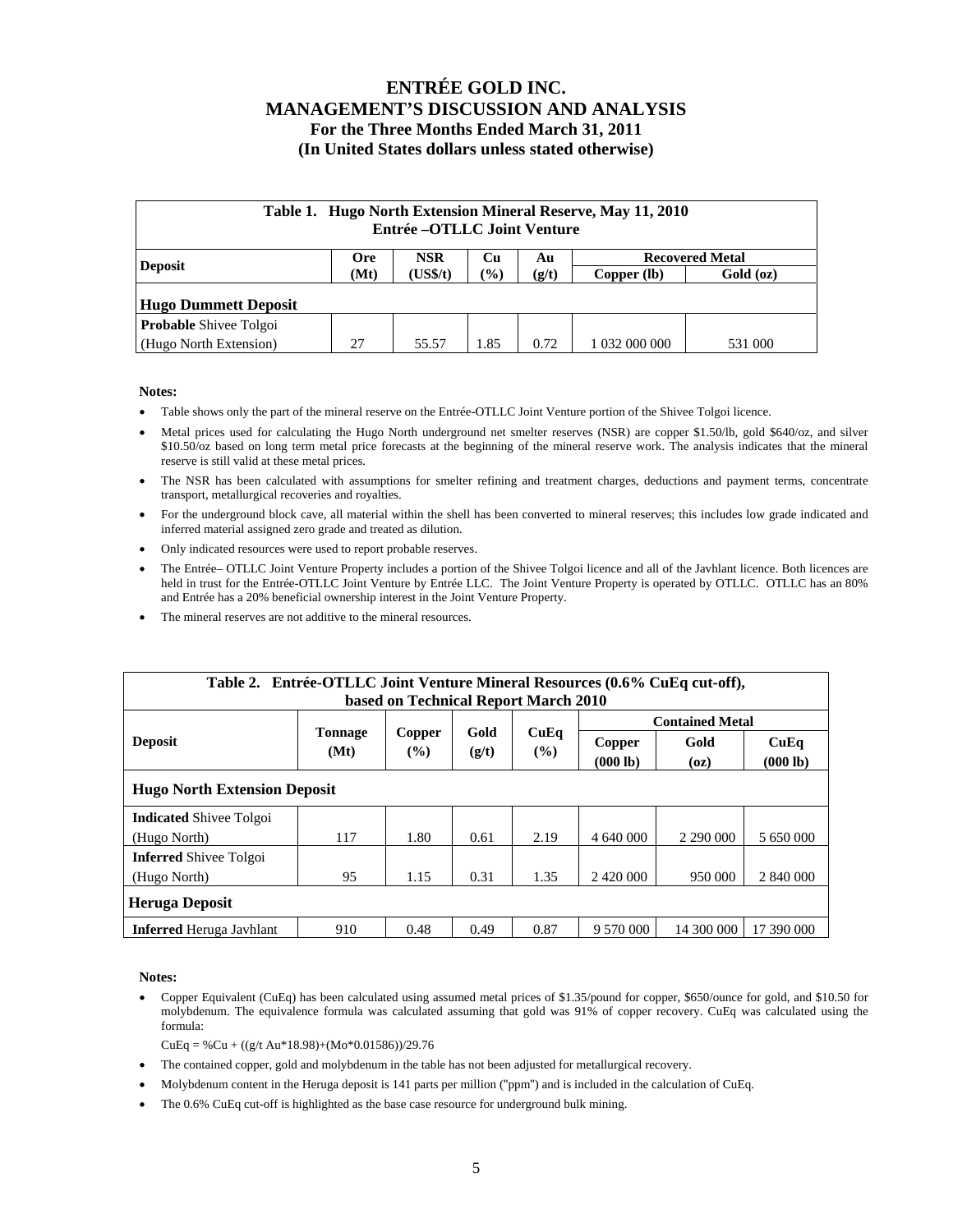- The mineral reserves are not additive to the mineral resources.
- Mineral resources that are not mineral reserves do not have demonstrated economic viability.
- The Entrée– OTLLC Joint Venture Property includes a portion of the Shivee Tolgoi licence and all of the Javhlant licence. Both licences are held in trust for the Entrée-OTLLC Joint Venture by Entrée LLC. The Joint Venture Property is operated by OTLLC. OTLLC has an 80% and Entrée has a 20% beneficial ownership interest in the Joint Venture Property.

Highlights from IDP10 in relation to Entrée include:

- First reported mineral reserves on the Joint Venture Property;
- Hugo North Extension reserves have the highest value of all the Oyu Tolgoi deposits, measured as net smelter returns ("NSR");
- Development mining of Hugo North Extension (Lift 1) to begin Year 4 after commencement of production at Oyu Tolgoi, which is now estimated to be in 2012, with full production commencing in Year 11;
- Mining of Heruga deposit as proposed in Life of Mine (LOM) Sensitivity Case could commence in Year 27;
- Other alternative mining scenarios consider earlier production from Heruga as early as Year 7;
- The Joint Venture Property is a key component of the development and potential further exploration success of the Oyu Tolgoi porphyry system;
- Commitment to ongoing exploration of the Oyu Tolgoi trend, with up to 13 kilometres of untested potential on the Joint Venture Property;
- Based on long term metal prices, Entrée's current share of reserves gives a net present value (NPV) (8%) of \$79 million while using current metal prices gives a NPV (8%) of \$134 million; and
- The conceptual LOM Sensitivity Case gives Entrée's production share using long term metal prices a NPV (8%) of \$176 million while using current metal prices gives a NPV (8%) of \$344 million.

### **UNITED STATES – ANN MASON**

Entrée has a 100% interest in the Ann Mason property which it acquired in June 2010 through the acquisition of PacMag Metals Pty Ltd (formerly PacMag Metals Limited) ("PacMag").

The following information was taken from "NI 43-101 Compliant Technical Report on the Ann Mason Property, Nevada, USA" with an effective date of March 11, 2011 (the "Technical Report 2011"). This report was prepared by Wardrop Engineering Inc. and Robert Cann, P.Geo., Entrée's Vice-President, Exploration. A copy is filed on SEDAR at www.sedar.com. Portions of the information are based on assumptions, qualifications and procedures, which are not fully described herein. Reference should be made to the full text of the Technical Report 2011.

The Ann Mason property is located seven kilometres west of the town of Yerington in central west Nevada and hosts the Ann Mason copper-molybdenum porphyry deposit. The property is defined by the mineral rights to 241 unpatented lode claims and covers a total area of approximately 1,837 hectares, on public land administered by the Bureau of Land Management.

The illustration below depicts the location of the Ann Mason property. In addition to the Ann Mason deposit, the property also hosts the Blue Hill copper oxide target.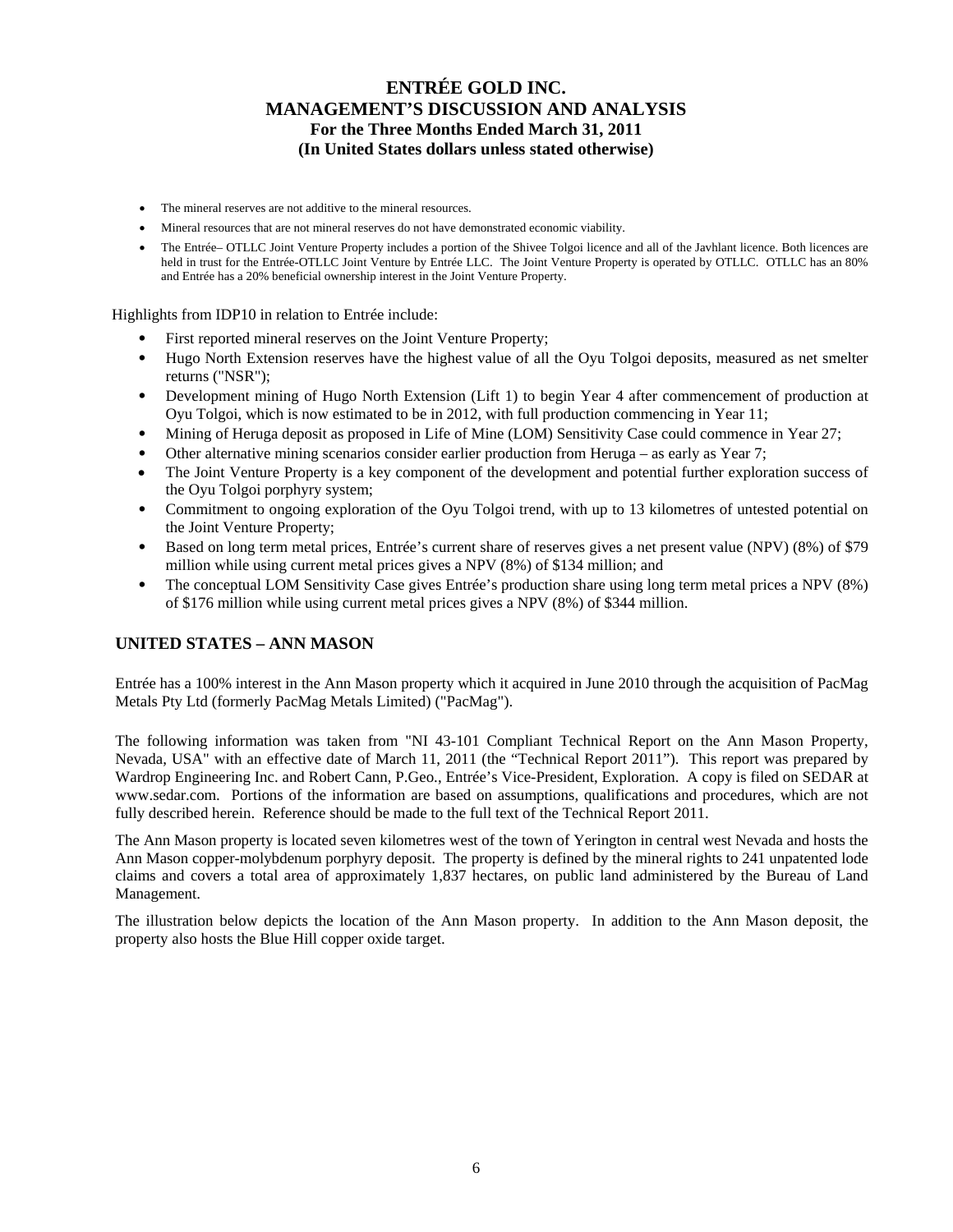

#### *Mineral Resource Estimate*

The Ann Mason deposit contains a NI 43-101 compliant inferred resource of 810.4 Mt at 0.40% copper (at a 0.30% cutoff) for 3.23 Mt of contained copper. This resource estimate is constrained using PacMag's pit shell #25 from their Whittle pit optimization run 7.

The following table summarizes the mineral resource for the Ann Mason deposit as reproduced in the Technical Report 2011. The resource estimate for the Ann Mason deposit is effective as of January 26, 2010:

| <b>Cut-off</b>      | <b>Tonnage</b>   |               |
|---------------------|------------------|---------------|
| Cu<br>$\frac{0}{0}$ | (million tonnes) | $\frac{0}{0}$ |
| >0.4                | 315.2            | 0.49          |
| >0.3                | 810.4            | 0.40          |
| √∩ ∂                | 1410.0           |               |

At a copper cut-off of 0.30%, modelled within pit shell #25, the molybdenum resource is 166 Mt at 0.01% molybdenum.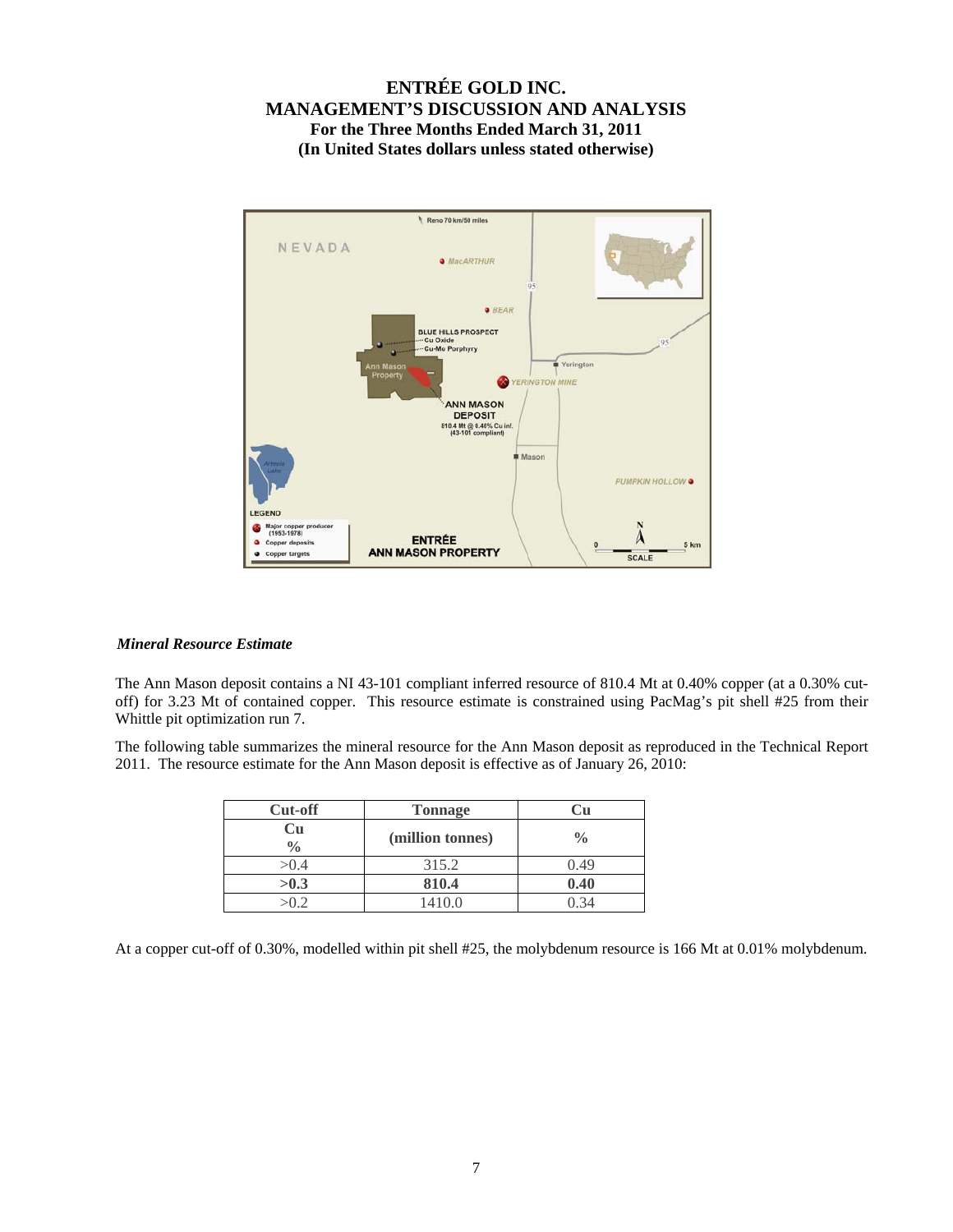#### **Three Months Three Months Three Months Ended March 31, 2011 Ended March 31, 2010 Ended March 31, 2009** Total Revenues  $\qquad \qquad$  \$ - \$ - \$ Net Loss 5,342,265 2,156,164 3,715,719 Net loss per share, basic and diluted  $\qquad$  (0.05) \$ (0.02) \$ (0.04) Working capital 17,021,575 40,301,422 41,524,730 Total assets 79,223,409 45,263,909 44,214,824 Total long term liabilities 16,341,389 716,919 316,970

## **SELECTED QUARTERLY FINANCIAL INFORMATION**

(1) Working Capital is defined as Current Assets less Current Liabilities.

The increase in net loss to \$5,342,265 in the three months ended March 31, 2011 compared to the prior year is the result of increased mineral exploration expenses further described below, increased spending by the Entrée-OTLLC Joint Venture resulting in increased losses from equity investee, and increased general and administrative expenses due to higher legal fees, audit fees, and payroll and consulting expenses due in part to increased operational requirements following the acquisition of PacMag. The decrease in working capital is primarily the result of cash used in operations during the year ended March 31, 2011 combined with approximately \$7,388,000 of cash consideration and transaction costs paid as part of the PacMag acquisition. The increase in total assets over the prior year is the net effect of an increase in mineral property interests, primarily from the PacMag acquisition, combined with the decrease in working capital described above. The increase in long term liabilities over the prior year is due primarily to future income tax liabilities that arose as part of the PacMag acquisition with the balance of the increase due primarily to an increase in the loan payable to OTLLC.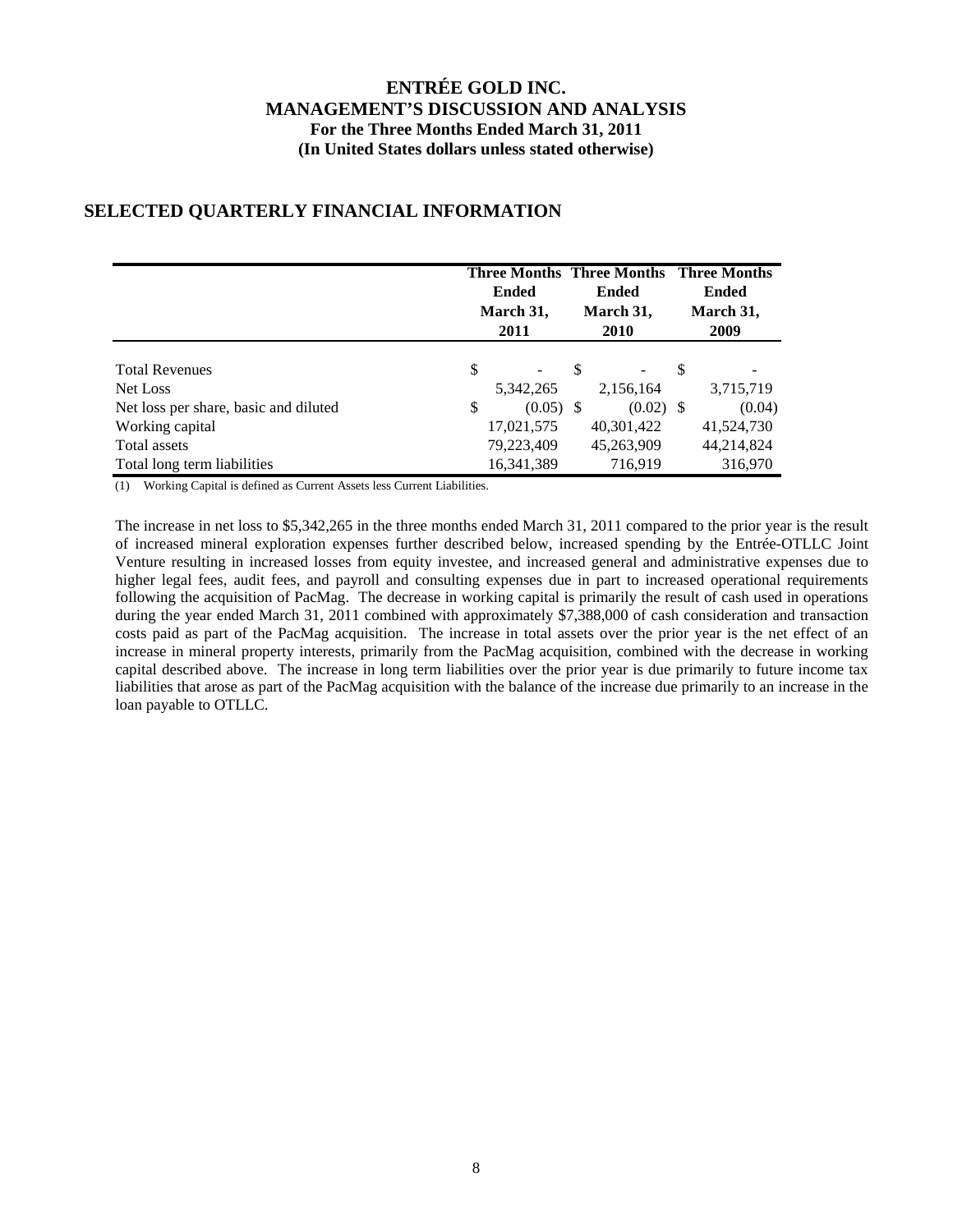### **REVIEW OF OPERATIONS**

Results of operations are summarized as follows:

|                            | <b>Three Months Three Months</b><br>Ended<br>March 31,<br>2011 |        | Ended<br>March 31,<br>2010 |  |
|----------------------------|----------------------------------------------------------------|--------|----------------------------|--|
|                            | \$                                                             |        |                            |  |
| Mineral property interests | 3,600,241                                                      | S      | 1,108,364                  |  |
| General and administrative | 1,360,138                                                      |        | 1,022,498                  |  |
| Loss from equity investee  | 644,344                                                        |        | 42,611                     |  |
| Stock-based compensation   | 544.969                                                        |        |                            |  |
| Depreciation               | 56,480                                                         | 39,425 |                            |  |
| Write-down of equipment    | 8,461                                                          | 4,685  |                            |  |
| Interest income            | (55,367)                                                       |        | (61, 419)                  |  |
| Future income tax recovery | (817,000)                                                      |        |                            |  |
| Net loss                   | \$<br>5,342,265                                                | \$     | 2,156,164                  |  |

Mineral properties expenditures are summarized as follows:

|                               |      | <b>Ended</b><br>March 31, | <b>Three Months Three Months</b><br>Ended<br>March 31,<br>2010 |           |  |
|-------------------------------|------|---------------------------|----------------------------------------------------------------|-----------|--|
|                               | 2011 |                           |                                                                |           |  |
| US                            | \$   | 3,035,706                 | - \$                                                           | 241,943   |  |
| Mongolia                      |      | 499.295                   |                                                                | 570,839   |  |
| Other                         |      | 112,661                   |                                                                | 295,582   |  |
| Total costs                   |      | 3,647,662                 |                                                                | 1,108,365 |  |
| Less stock-based compensation |      | (47, 421)                 |                                                                |           |  |
| Total expenditures, cash      | \$   | 3,600,241                 | \$                                                             | 1,108,364 |  |

### **MONGOLIA**

#### **Lookout Hill – Joint Venture Property**

Since formation, and as of March 31, 2011, the Entrée-OTLLC Joint Venture had expended \$11.6 million to advance the project. Under the terms of the Entrée-OTLLC Joint Venture, OTLLC contributed on Entrée's behalf the required cash participation amount, equal to 20% of the \$11.6 million incurred to date, charging interest at prime plus 2%.

### **Lookout Hill - Shivee West**

Entrée has a 100% beneficial interest in the western portion of the Shivee Tolgoi mining licence (Shivee West).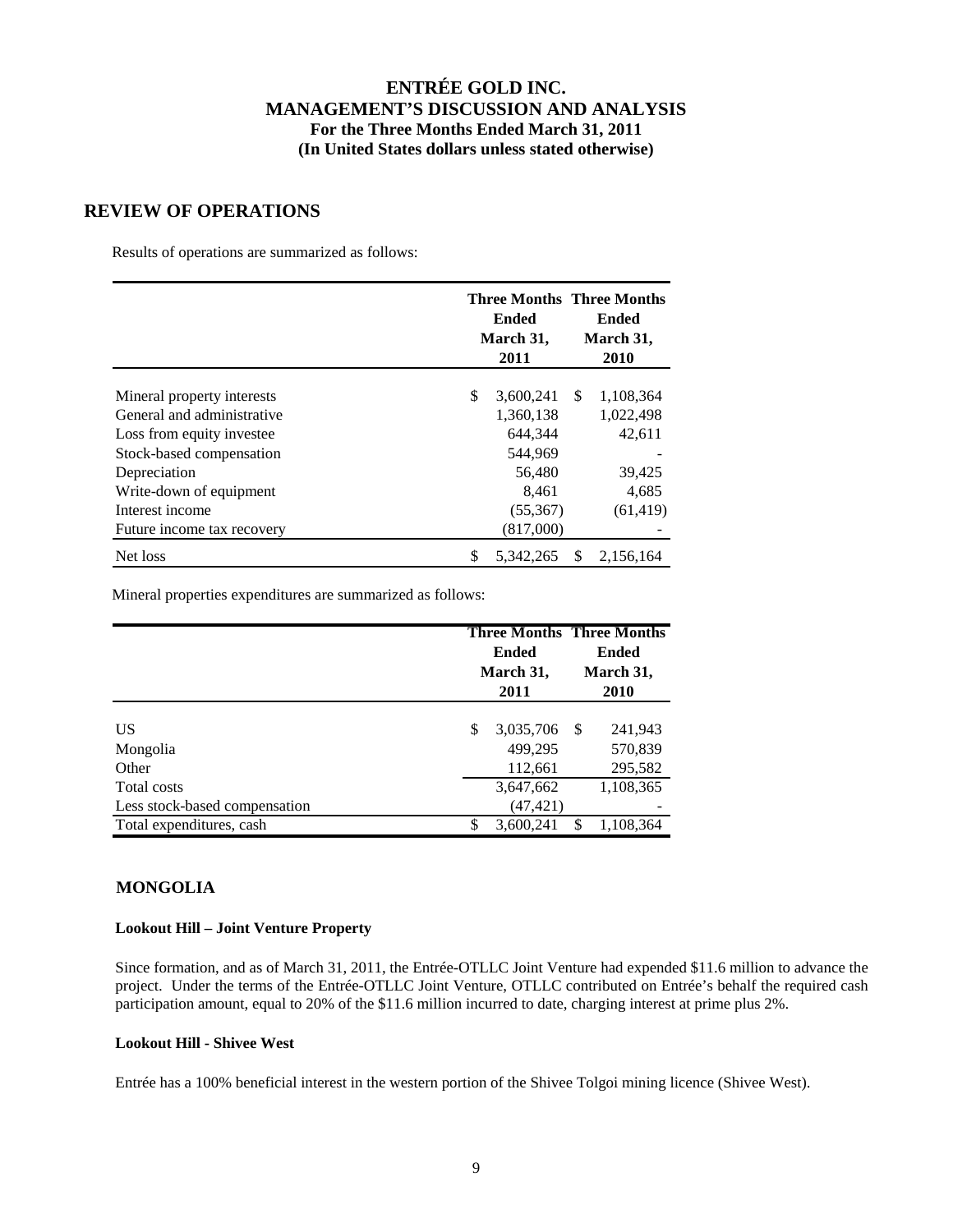For 2011, Entrée is planning a program of geological and geophysical surveying, to be followed by 6,000 metres of core drilling. A 1,670 line-kilometre detailed magnetic survey is planned, to provide coverage over a belt of rocks which demonstrate similarities to the Devonian-aged units that host the Oyu Tolgoi deposits. Drilling is planned to commence mid-July to follow up on targets identified during the 2010 field season and new targets generated by the magnetic survey. Camp mobilization has commenced with 2011 field operations expected to commence in May 2011.

#### **Togoot**

Entrée's 100% owned, 14,031 hectare Togoot mining licence was issued by the Mineral Resources Authority of Mongolia on June 24, 2010. It is held by our Mongolian subsidiary, Entrée Resources LLC. Since 2008, three coal targets have been discovered on the Togoot licence: Nomkhon Bohr, Coking Flats and Khar Suul. These discoveries form part of the rich Permian-age coal basin of Southern Mongolia, which includes Tavan Tolgoi, located approximately 75 kilometres to the northwest of Togoot.

To May 2009, over 15,000 metres of drilling had been completed on coal targets on the Togoot licence, primarily at Nomkhon Bohr. Nomkhon Bohr lies adjacent to the northern boundary of the licence. No additional drilling was conducted in 2010. As a condition to the grant of the mining licence, Entrée Resources LLC was required to prepare a feasibility study on the Nomkhon Bohr target. The feasibility study was approved by the Mongolian Mineral Resource Council on January 14, 2011.

For the three months ended March 31, 2011, Shivee West and Togoot expenses were \$499,295 compared to \$570,839 during the three months ended March 31, 2010 as set out above. The higher expenses in 2010 resulted from a broader drill program on Shivee West compared to 2011 and no drilling activity on Togoot during the three months ended March 31, 2011.

### **UNITED STATES**

In addition to its Ann Mason property, the Company has direct and indirect interests in non-material properties in Nevada, Arizona, New Mexico and North Dakota, through agreements with Honey Badger Exploration Inc. ("Honey Badger"), Eurasian Minerals Inc.'s wholly-owned subsidiary Bronco Creek Exploration Inc. and Empirical Discovery LLC, and as a result of its June 30, 2010 acquisition of PacMag.

#### **Ann Mason, Nevada**

The Ann Mason property is Entrée's most advanced project outside of Mongolia. Entrée has a 100% interest in the Ann Mason property which it acquired in June 2010 through the acquisition of PacMag.

Entrée released a resource estimate on the Ann Mason copper deposit in January 2010, which was reproduced in the Technical Report 2011. The Ann Mason deposit is estimated to contain an inferred resource of 810.4 Mt grading 0.40% copper, using a 0.30% copper cut-off. Accompanying molybdenum is estimated at 165.9 Mt at a grade of 0.01% molybdenum. Based on these figures, the Ann Mason deposit contains approximately 7.1 billion pounds of copper. The property also hosts the Blue Hill copper oxide target which is located approximately three kilometres northwest of the Ann Mason deposit.

Since its acquisition of the Ann Mason property, Entrée has expended \$4.0 million on the property including \$2.4 million in the period ended March 31, 2011. The Company's exploration program includes core drilling to explore the potential for zones of higher grade mineralization for extensions west of the currently defined Ann Mason resource, and infill drilling to increase resource confidence. In addition, the Company completed detailed geochemical sampling and reverse circulation ("RC") drilling to test the extent of shallow oxide copper mineralization in the Blue Hill copper oxide zone, that straddles the western boundary of the Ann Mason property.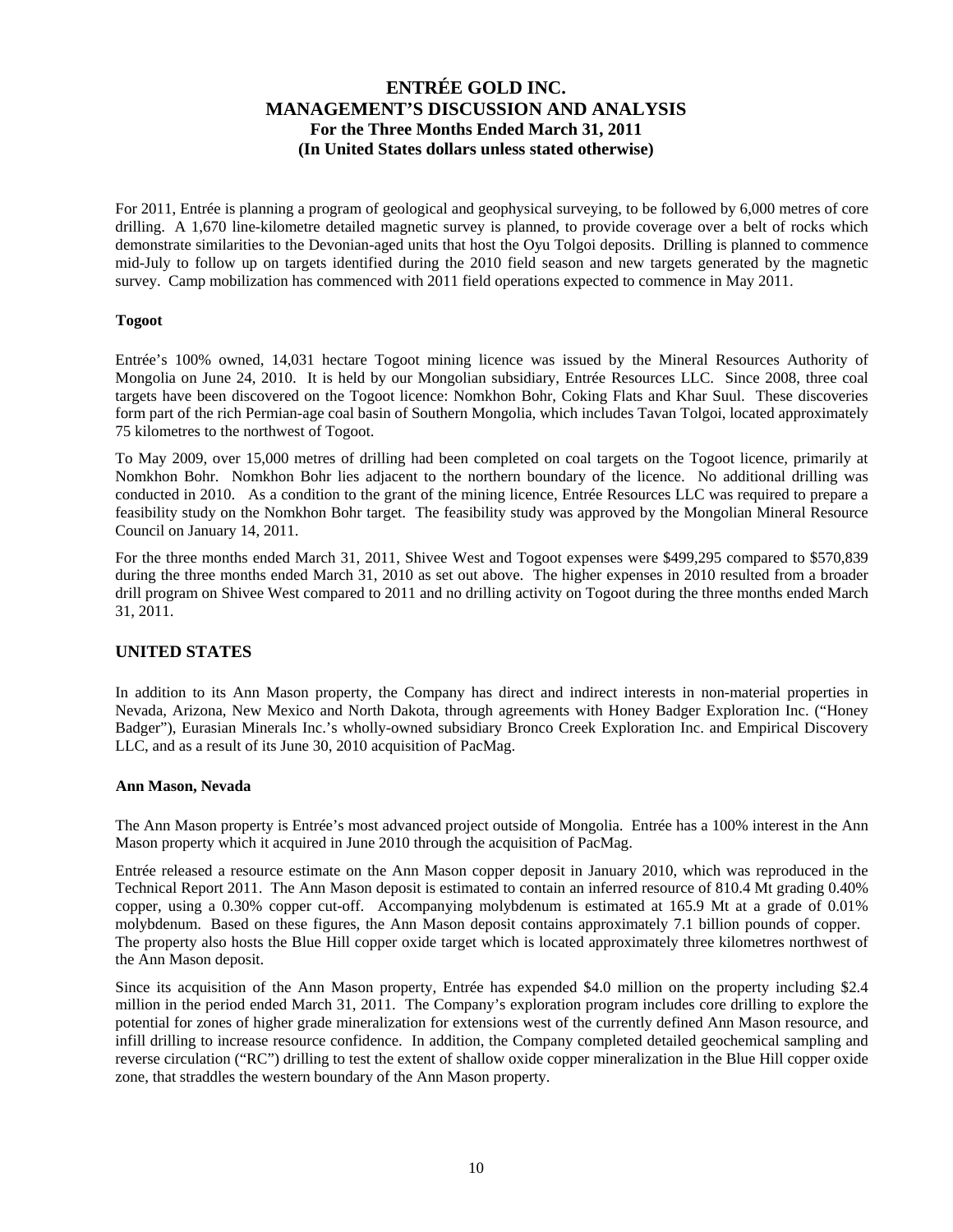Core drilling commenced at Ann Mason in late 2010. The first hole (EG-AM-10-001) was completed mid-December and in early February, the Company released results for this hole which included 988 metres averaging 0.31% copper. At the end of March 2011, the Company had completed three additional holes (for a total of four holes and 6,593 metres) at Ann Mason. Results for holes EG-AM-10-002, 003 and 004 were released on April 29, 2011. Highlights from this drilling included 584 metres of 0.34% copper in Hole 002 and 124 metres of 0.58% copper in Hole 003. The results from holes 003 and 004 indicated that mineralization is present 100 metres westward and deeper by 200 metres, which can be confirmed once an updated resource estimate is prepared. The Company currently has three core rigs working at Ann Mason.

RC drilling was completed at Blue Hill between August and September, 2010. Fourteen holes totalling 2,364 metres were completed. Significant oxide copper is present in EG-BH-10-001/002/003/008/009/011. Significant molybdenum was also present in 005 and 009. Oxide copper is present up to a depth of 185 metres (average approximately 125 metres) and over a 700 metre by 500 metre area on the west side (below) the eroded Blue Hill Fault ("BHF"). The copper oxide zone is still open to the northwest and southeast.

Sulphide copper mineralization at the bottom of drill holes EG-BH-10-001, 002, 003, 005, 008, 009 and 010 indicates the Blue Hill porphyry-style sulphide mineralization (first discovered in PacMag holes BH08001 and BH08003) might be extended 1,000 metres or more to the southwest of the two discovery holes. The Blue Hill sulphide mineralization remains open to the northeast, southeast and at depth.

In February and March 2011, the Company completed four diamond drill holes totalling 1,622 metres at Blue Hill. These holes were planned to provide important geotechnical, structural and assay data. Assays were pending at the end of March. There is currently one RC rig and one core rig drilling at Blue Hill.

Permitting is still underway to expand the approved area of operations so additional drilling can be completed to the southwest of the Blue Hill area (approximately six to eight of the planned 22 RC holes are outside the currently approved plan of operations).

For the three months ended March 31, 2011, Ann Mason expenses were \$2,405,010 compared to \$Nil during the three months ended March 31, 2010.

#### **Blackjack and Roulette, Nevada**

In July 2009, the Company entered into an agreement with Honey Badger whereby Entrée may acquire up to an 80% interest in the Blackjack property, which is comprised of 466 unpatented lode claims and is directly adjacent to the Ann Mason property near Yerington, Nevada. On August 26, 2010, Entrée exercised its first option to acquire a 51% interest after incurring minimum expenditures of \$900,000 in the first year of exploration, issuing 37,500 shares of the Company and reimbursing Honey Badger for up to \$206,250 of expenditures previously incurred on the property. 226 of the claims are subject to an underlying mining lease and option to purchase agreement between Honey Badger and two individuals. The underlying agreement provides for an option to purchase the claims for \$500,000, a 3% NSR royalty (which may be bought down to a 1% NSR royalty for \$2 million) and annual advance minimum royalty payments of \$27,500 commencing in June, 2011 and continuing until the commencement of sustained commercial production. The advance payments will be credited against future NSR royalty payments. Subsequent to March 31, 2011, Entrée entered into an agreement with Honey Badger to acquire the remaining 49% interest in the Blackjack property. Under the agreement, the Company will pay \$650,000 and issue 550,000 common shares to Honey Badger for its 49% interest in the property. The agreement is subject to regulatory approval. The underlying mining lease and option to purchase agreement will be assigned to Entrée at closing.

In September 2009, Entrée entered into an agreement with a wholly-owned subsidiary of Eurasian Minerals Inc. ("Eurasian Minerals"), pursuant to which Entrée may acquire up to an 80% interest in the Roulette property, which adjoins the Blackjack property to the south and the Ann Mason property to the west. Under the terms of the agreement, Entrée may acquire an 80% interest in the Roulette property by incurring expenditures of \$1,000,000, making cash payments of \$140,000 and issuing 85,000 shares of the Company within three years. To date, Entrée has incurred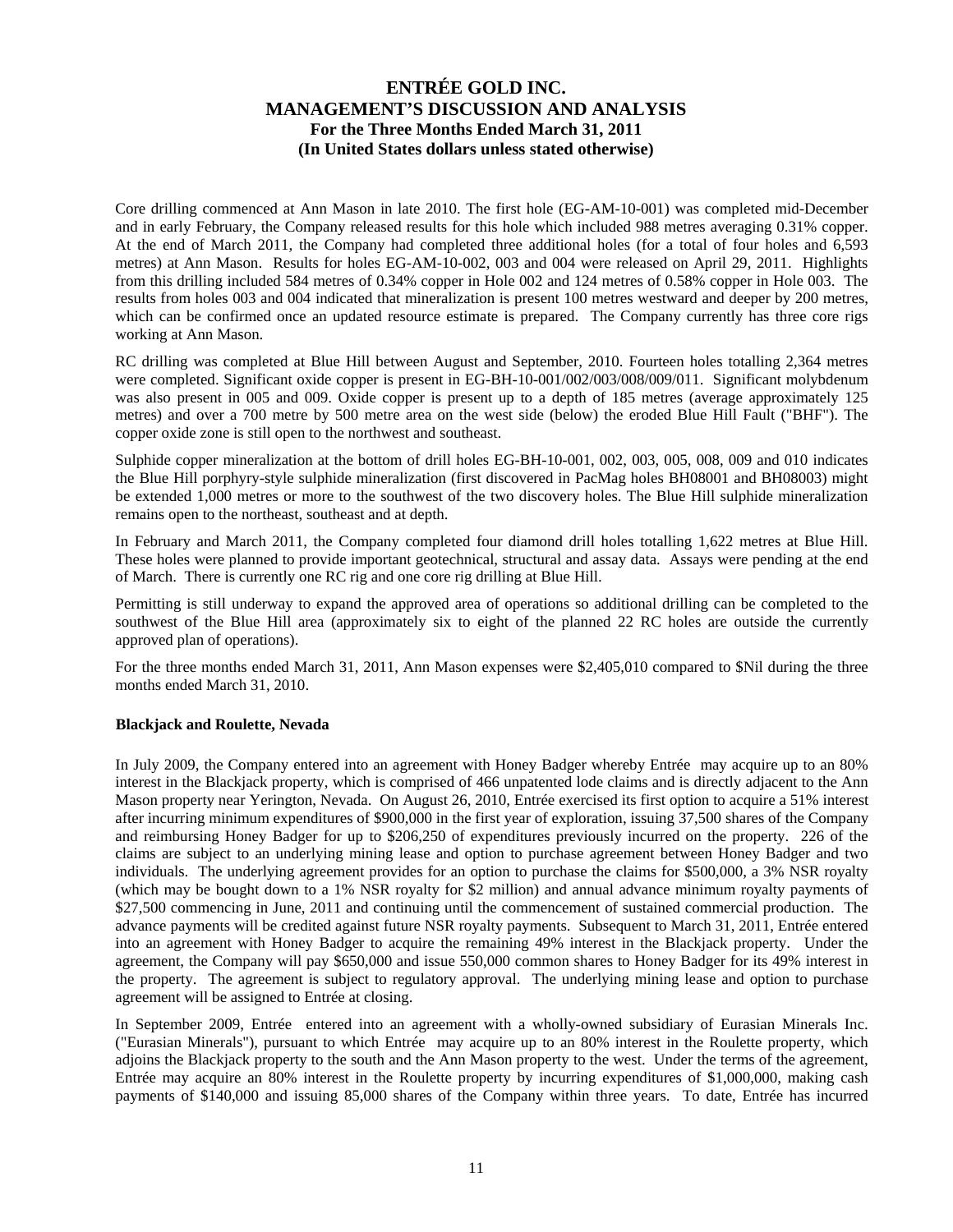minimum expenditures of \$300,000, made cash payments totaling \$90,000 and issued 72,500 shares. For the three months ended March 31, 2011, Blackjack expenses were \$19,024 compared to \$50,946 during the three months ended March 31, 2010. For the three months ended March 31, 2011, Roulette expenses were \$12,769 compared to \$16,197 during the three months ended March 31, 2010.

#### **Lordsburg and Oak Grove, New Mexico**

In June 2007, the Company entered into an agreement with Empirical Discovery LLC ("Empirical") to explore for and develop porphyry copper targets in southeastern Arizona and southwestern New Mexico. Two targets are currently being explored – the Lordsburg property in New Mexico, and the Oak Grove property, which is located approximately 45 kilometres northeast of Lordsburg. Under the terms of the agreement, as amended, Entrée has the option to acquire up to a 100% interest in either or both of the properties by incurring exploration expenditures of \$1.9 million and issuing 300,000 shares by August 9, 2012. In addition, for each property that Entrée wishes to acquire an interest in, it must incur all additional exploration expenditures necessary to produce a NI 43-101 compliant resource estimate and complete a scoping study on that property. If Entrée fulfills all of its obligations on a property, Empirical may elect within 90 days to retain a 20% participating interest or convert to a 2% NSR royalty, half of which may be purchased by Entrée for \$2 million. To date, the Company has incurred minimum expenditures of \$900,000 and issued 150,000 shares under the agreement.

Work on the 1,435 hectare ("ha") Oak Grove property to date has consisted of permitting, negotiation of access agreements, a 17 kilometres IP survey and a 50 kilometre magnetic survey. The work defined moderate chargeability anomalies associated with a strong, circular magnetic feature. The target will be drill tested mid-2011.

The Lordsburg claims cover 2,013 hectares adjacent to the historic Lordsburg copper-gold-silver district in New Mexico. Drilling at Lordsburg has been successful in discovering a new porphyry copper-gold occurrence in an area previously known only for vein-style gold mineralization. No field work was completed at Lordsburg in 2010 or during the three month ended March 31, 2011; however, Entrée is currently applying for drill permits for the 2011 field season. Any drilling will be directed towards expanding the existing drill defined copper and gold zone.

For the three months ended March 31, 2011, expenses incurred on the Lordsburg, Oak Grove and other Empirical targets were \$34,120 compared to \$67,186 during the three months ended March 31, 2010. Limited work was completed on the Lordsburg property during the first quarter of 2011.

#### **Bisbee, Arizona**

In January 2008, the Company entered into a second agreement with Empirical on similar terms to explore for buried porphyry copper targets in an area north of Bisbee, Arizona. The Bisbee camp has recorded production of over eight billion pounds of copper and three million ounces of gold.

A \$610,000 exploration program designed to test the Dixie and Abbot targets commenced in 2010 and continued in the first quarter of 2011. As at the end of the period ended March 31, 2011, the Company had completed two of three planned holes at Bisbee for a total of 2,179 metres.

The Company is required to incur exploration expenditures of \$1.9 million by February 13, 2013 and issue 300,000 shares by February 13, 2012. To date, the Company has incurred minimum expenditures of \$700,000 and issued 100,000 shares under the agreement. For the three months ended March 31, 2011, Bisbee expenses were \$547,561 compared to \$107,614 during the three months ended March 31, 2010. The higher expenses in the first quarter of 2011 resulted from an earlier start in drilling.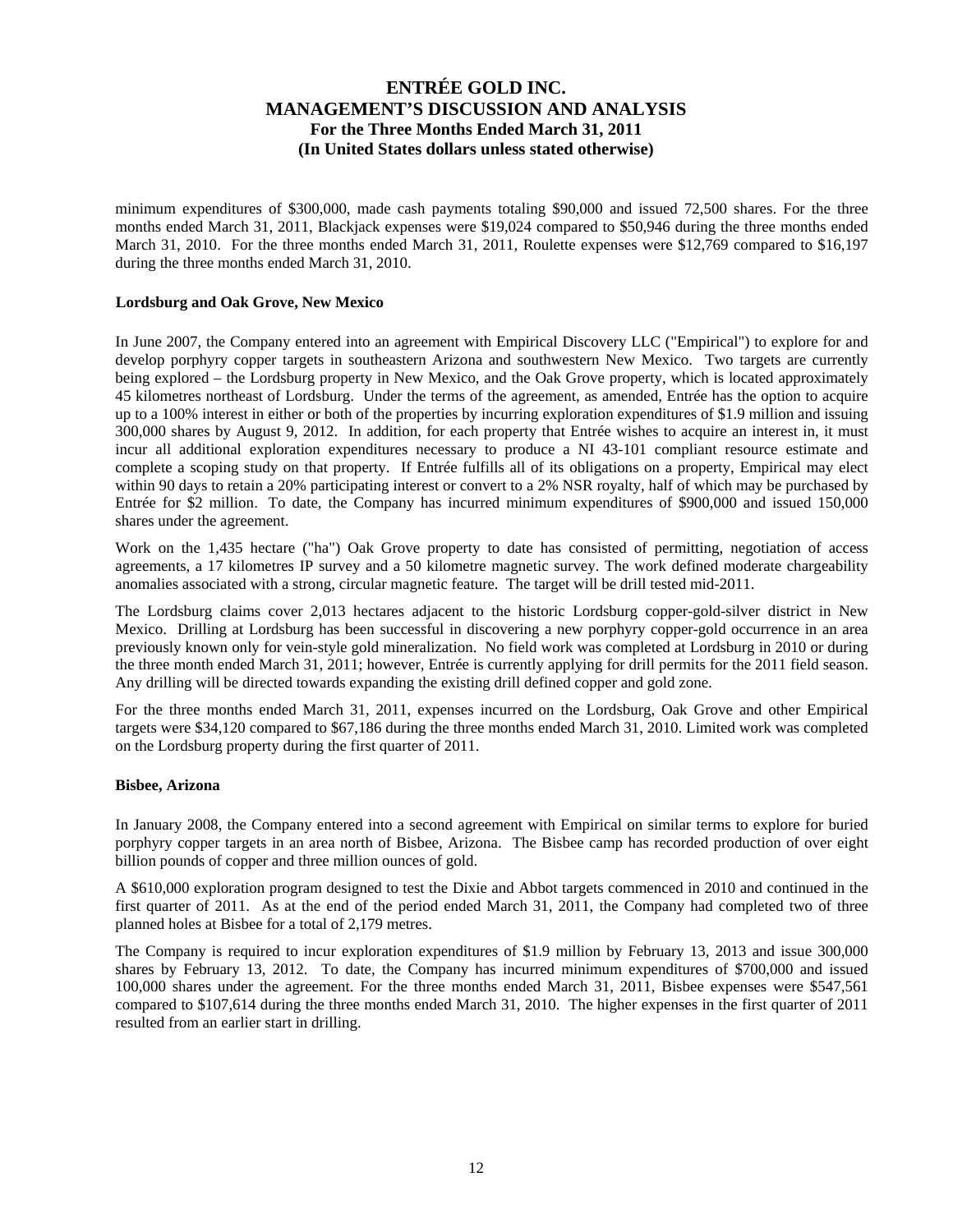#### **Shamrock, Nevada**

The Shamrock property was acquired on June 30, 2010 through the acquisition of PacMag. The Shamrock property is a copper skarn exploration target located in the Yerington copper porphyry district in western Nevada. The Company has an exploration and option agreement to explore for and develop the 13 patented and 23 unpatented lode mining claims with an option to purchase a 100% interest in the claims for \$300,000 payable in three equal \$100,000 tranches on September 12, 2010, 2011 and 2012. The Company made the initial \$100,000 payment on September 12, 2010.

#### **Eagle Flats, Nevada**

On March 25, 2011, the Company entered into a mining lease and option to purchase agreement with respect to 58 unpatented lode claims, 65 kilometres east of Yerington, in Mineral County, Nevada. Under the agreement, the Company may lease the claims for combined payments of \$125,000 over five years, and must reimburse \$30,000 in property and recording costs. The Company has an option to purchase the claims for \$500,000, subject to a 2% NSR royalty which may be bought down to a 1% NSR royalty for \$500,000. After the fifth anniversary, the Company must pay \$40,000 per year, either as a lease payment or an advanced royalty payment, depending on whether the option has been exercised. Advanced royalty payments will be credited against future NSR royalty payments.

#### **Sentinel, North Dakota**

The Sentinel uranium exploration property is located in southwest North Dakota. The property consists of a mineral lease of approximately 2,100 hectares which includes the Church uranium deposit, and two nearby non-contiguous prospecting permits covering approximately 1,160 hectares. The lease agreement is for a twenty year term ending on June 30, 2027. It provides for cumulative payments totaling approximately \$180,000 to June 30, 2013 (\$5.00 per acre of lands per year). Thereafter, if paying production has not been established, the agreement provides for payments of \$10.00 per acre of lands per year until June 30, 2017, after which the annual payment becomes the greater of \$225,000 or a 4% royalty on gross proceeds from molybdenum and uranium sales.

#### **Meadow Valley, Arizona**

The Meadow Valley property consists of 44 unpatented mining claims staked by the Company and a lease agreement with Minquest Inc. on a total of six adjoining claims. The lease agreement grants an exclusive option to the Company to acquire a 100% interest in the six claims, subject to a 3% NSR royalty, by paying \$190,000 over six years commencing August, 2010 and incurring \$350,000 in exploration expenditures. The Meadow Valley property is an early stage exploration project within the Laramide porphyry copper province in Arizona.

#### **Rainbow Canyon, Nevada**

The Rainbow Canyon property consists of 50 unpatented lode mining claims, owned 100% by the Company, which it acquired through the acquisition of PacMag. The Rainbow Canyon property is an early stage epithermal gold project in Nevada. On March 25, 2011, the Company entered into an agreement with Acrex Ventures Ltd. ("Acrex"), a company related by way of a common director, whereby Acrex will purchase a 100% interest in the Rainbow Canyon property for \$125,000 and a 3% NSR royalty, which may be bought down to a 1% NSR royalty for \$1 million. The agreement is subject to regulatory approval.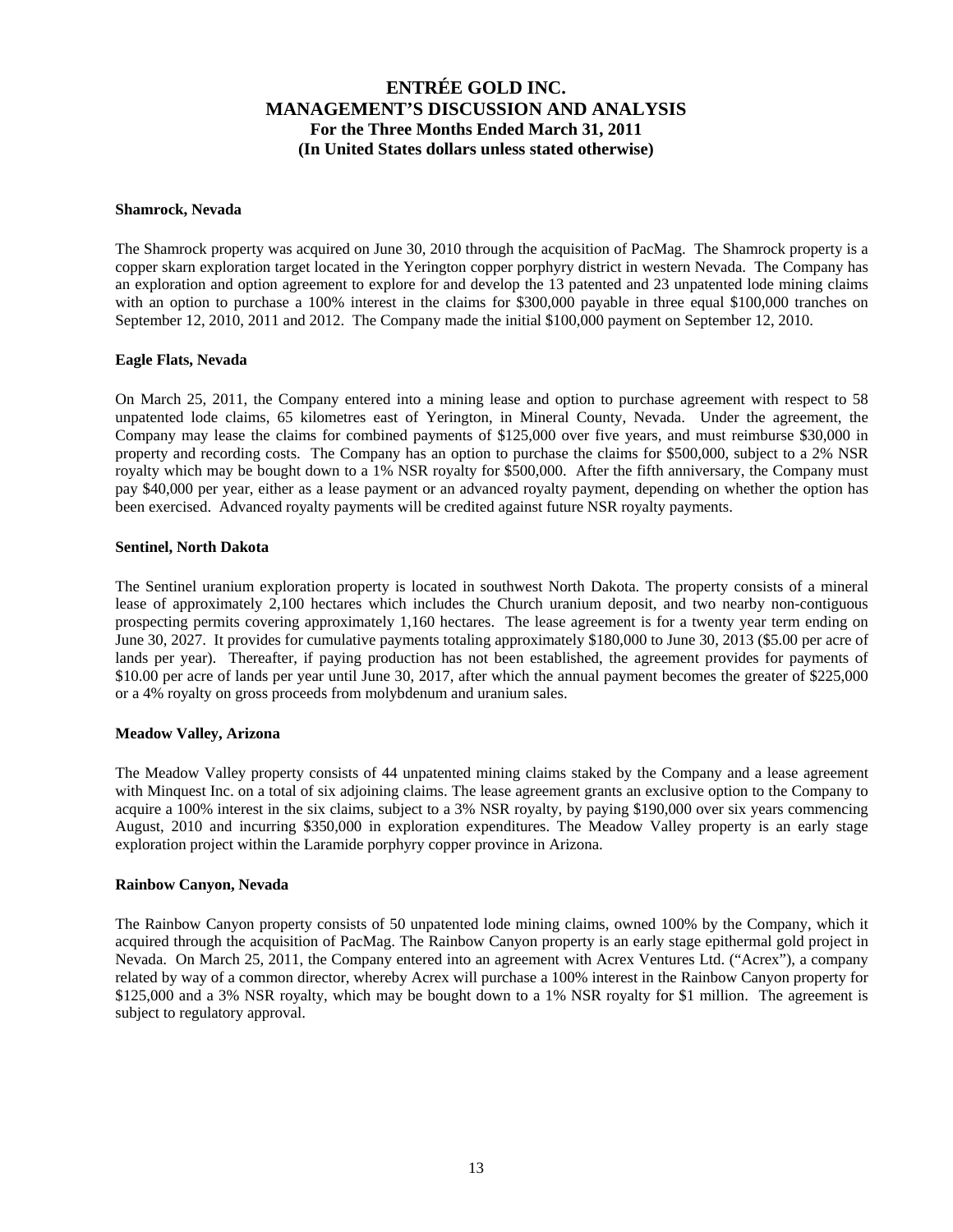### **AUSTRALIA**

#### **Blue Rose Joint Venture**

The Company has a 51% interest in the Blue Rose copper-gold-molybdenum joint venture property with Giralia Resources NL, now a subsidiary of Atlas Iron Limited (ASX:AGO) ("Giralia"), retaining a 49% interest. The joint venture covers exploration license EL 3848 in the Olary Region of South Australia, 300 kilometres north-northeast of Adelaide. Magnetite iron formations occur in the southern portion of this 1,000 square kilometre tenement and a zone of copper oxide mineralization has been outlined in the north-central area of the tenement.

In September 2010, the Company and Giralia entered into an agreement with Bonython Metals Group Pty. Ltd. ("BMG"), a private Australian resource company. BMG purchased 100% of the iron ore rights on the joint venture property in exchange for 6% of BMG's future issued capital. Should BMG convert to a public company by September 25, 2012, BMG will exchange the joint venture's shares in the private company for 6% of the initial public offering on the day of listing. Should BMG fail to publicly list its shares by that date, it shall, by way of a selective share buy-back, acquire the joint venture's private shares for AUD\$25 million. On January 31, 2011, BMG issued 3,060 ordinary shares to the Company representing the Company's 51% interest of the joint venture's 6% ownership of BMG.

Entrée and Giralia also entered into a mineral development agreement with WASCO Mining Company Pty Ltd ("WASCO"), which plans to conduct mining operations in this area with Entrée and Giralia retaining a royalty interest. WASCO is a private Australian investment group owned 50% by a Chinese investment vehicle targeting copper production opportunities in Australia. WASCO can earn 100% of a 12 square kilometre area surrounding the Blue Rose copper deposit along with the rights to mine and process any mineralization extracted. WASCO will refund the joint venture A\$1.95 million in past expenditures and pay a 1.5% gross revenue royalty on any production from the property to the joint venture. The joint venture retains the rights to mineralization other than iron ore on the exploration license outside of the 12 square kilometre WASCO agreement area.

#### **Mystique Farm-Out**

Mystique is an early stage gold exploration property comprised of two exploration licenses, E28/1915 and E28/1916, held by Entrée. Entrée entered into a farm-out agreement with Black Fire Gold Pty Ltd, a wholly-owned subsidiary of Black Fire Energy Limited (ASX:BFE – "Black Fire"), pursuant to which Black Fire can earn a 60% interest in the property by expending A\$1 million by September 2012 and a 75% interest by expending A\$2.5 million by September 2014. Black Fire can earn an additional 10% interest by sole funding a pre-feasibility study on the property. The property is located in the Albany-Fraser Province of West Australia. Black Fire's 2010 exploration program, which commenced in July, includes 5,000 metres of aircore drilling, infill soil geochemical surveying and an Aboriginal heritage survey.

#### **Northling Farm-Out**

Entrée entered into a farm-out agreement with Quadrio Resources Pty. Ltd., a subsidiary of Dominion Mining Limited (ASX:DOM – "Dominion"), whereby Dominion can earn up to a 70% interest in exploration licence E52/2314 by spending AUD\$750,000 over 5 years. The property was explored by DeBeers for diamonds in the early 1990s, with copper being intersected in one of the drill holes (2.4% over 4 metres). Dominion conducted a limited drilling program through Q3 2010; full results of this work are still being evaluated.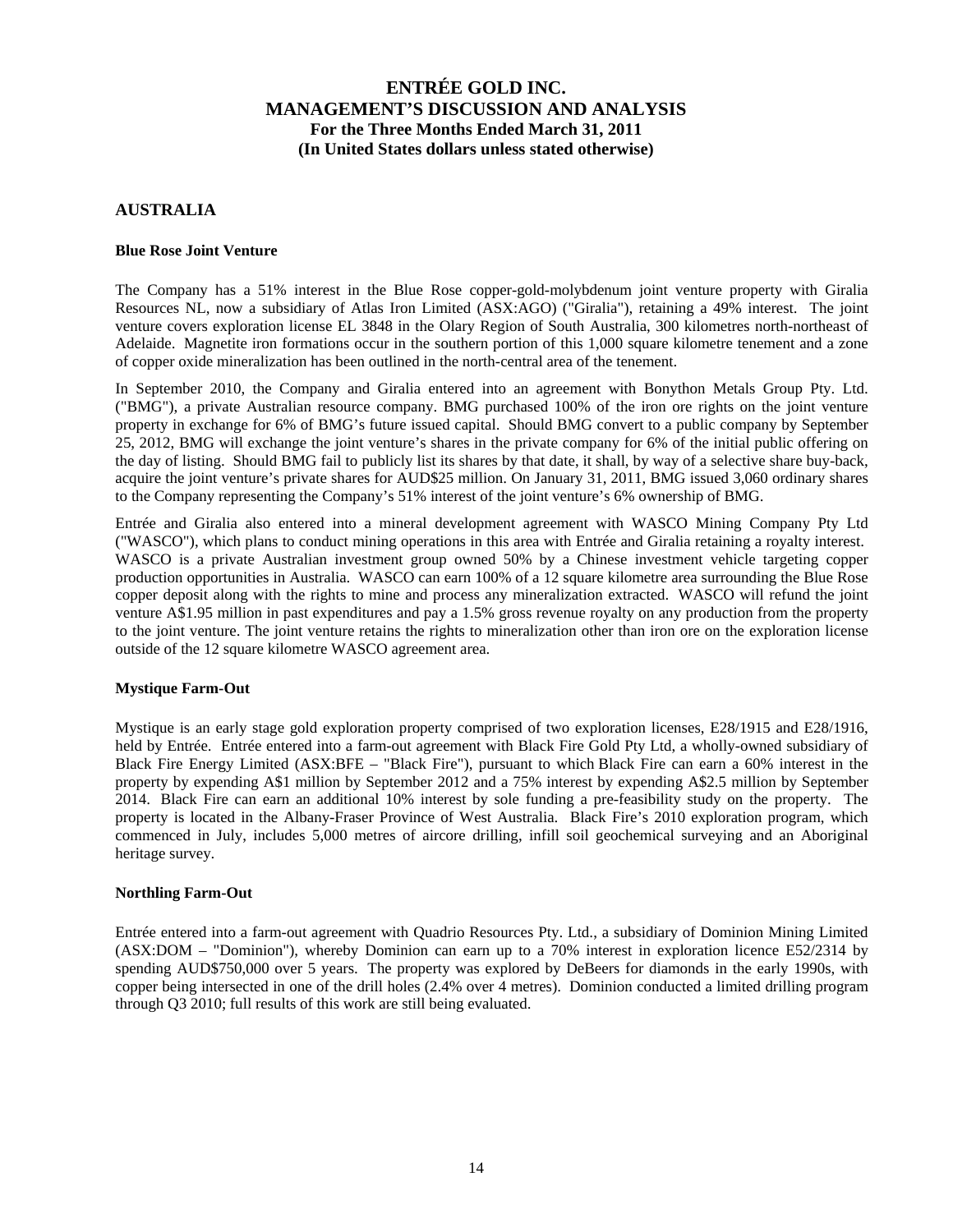### **PERU**

In September 2010, the Company announced that it had entered into a conditional agreement with a private Peruvian company whereby Entrée may acquire an initial 70% interest in the Lukkacha property located in Tacna Province of southeastern Peru. The property is situated within 50 kilometres of the international border with Chile, and initiation of work is subject to Entrée obtaining a Supreme Decree allowing it to work on the property. Subject to obtaining the Supreme Decree, the Company may earn a 70% interest by making cash payments totalling \$215,000 and expending a minimum of \$1.5 million on exploration, to include a minimum 6,000 metres of diamond drilling, within 24 months. Once the Company has vested a 70% interest, it may acquire a further 30% interest by paying the vendors \$2 million within 24 months. The vendors would retain a 2% NSR royalty, half of which may be purchased at any time for \$1 million.

The property consists of five concessions totalling 2,900 hectares which cover two large areas of surface alteration, iron oxides and quartz veining approximately 50 kilometres along the structural trend southeast from the giant Toquepala mining operation of Grupo Mexico. The property has never been drilled and represents a unique opportunity for grass roots exploration within a major copper district. Further exploration (geophysics and drilling) is dependent on receipt of the Supreme Decree.

For the three months ended March 31, 2011, Lukkacha expenses were \$32,512 compared to \$Nil during the three months ended March 31, 2010.

### **GENERAL AND ADMINISTRATIVE**

For the three months ended March 31, 2011, general and administrative expense, before stock-based compensation, was \$1,360,138 compared to \$1,022,498 during the three months ended March 31, 2010. The increase in 2011 was due to a number of factors including increases in personnel expenses and increased legal and regulatory fees compared to 2010.

### **STOCK-BASED COMPENSATION**

For the three months ended March 31, 2011, stock-based compensation expense was \$544,969 compared to \$Nil during the three months ended March 31, 2010. During the three months ended March 31, 2011, 325,000 options were granted with a fair value of \$671,037, compared to Nil options granted during the three months ended March 31, 2010.

### **INTEREST INCOME**

For the three months ended March 31, 2011, interest income was \$55,367 compared to \$61,419 during the three months ended March 31, 2010 as set out above. The Company earns interest income on its invested cash which decreased compared to the equivalent period last year due primarily to cash expenditures on operations throughout the year and the PacMag acquisition.

#### **VALUATION OF INVESTMENT**

#### *Asset Backed Commercial Paper*

The Company owns asset backed notes (AB Notes) with a face value of C\$4,007,068 (December 31, 2010 – C\$4,007,068) with an expected maturity date of December 20, 2016. The Company has designated the notes as available for sale and the notes are recorded at fair value. During the three months ended March 31, 2011, the fair market value of the AB Notes was positively impacted by three factors: evolution of the credit markets as reflected in bond yields, an increase in the value of the Class C notes, and the passage of time.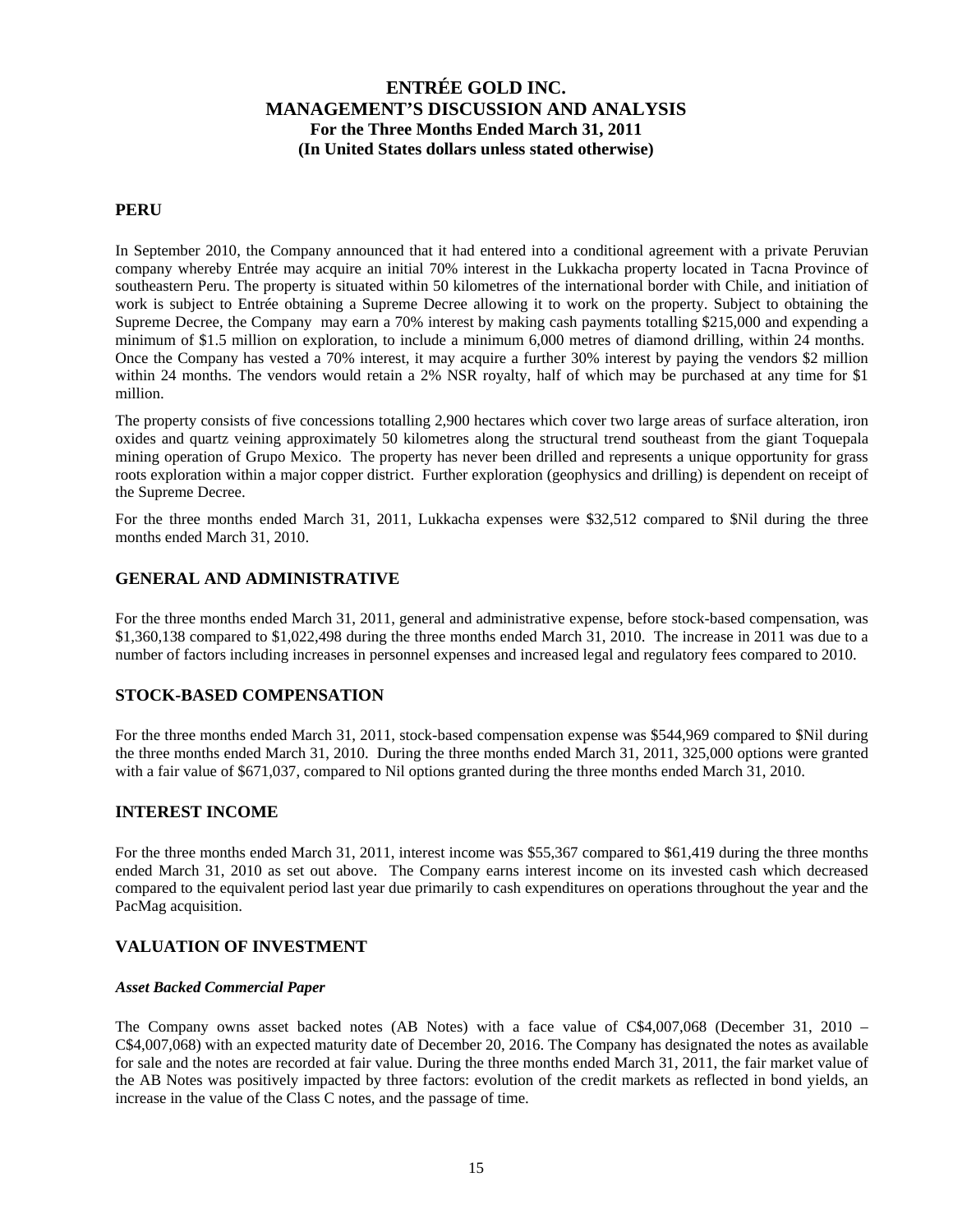In the credit markets, corporate bond market yields dropped early in January, partly in reaction to the US Federal Reserve's announcement that its so-called "QE-2", or second round of quantitative easing (bond purchases), would continue to inject liquidity into the bond market. As the quarter progressed, credit markets were volatile due to the popular uprisings in the Middle East and North Africa, the Japanese natural disaster and subsequent nuclear emergency, and the continued credit troubles of some European sovereign debtors. In general, North American risk markets displayed resiliency in the face of these global events and bond market yields were more responsive to domestic influences (i.e. QE2) than off-shore ones. The bond yields ended the quarter tighter, which has a positive impact on the AB Notes value.

Secondly, the Company's MAV2 Class C have increased in value. These Class C notes are most exposed to the performance of one specific high-risk asset within the MAV2 pool. While the Company had previously taken the conservative stance of assuming that the Class C notes will be lost due to the default of this asset, recent improvements in the risk of that asset (e.g. lessening portfolio risk, shortening time to maturity) have caused the Company to reevaluate this asset. The value of the C notes has increased from 1 cent to 12 cents per dollar of par value.

Lastly, the simple passage of time had a positive effect on fair market value. As with all debt instruments, provided they do not go into default, the value of the AB Notes will approach par as the maturity date approaches. The reduction in the time-to-maturity is a factor that increased the fair market value of the AB Notes during this period.

The impact of these positive factors was an increase in fair market value in 2011. As a result of this analysis, the Company has estimated the fair market value of its AB Notes investment to be \$2,849,606 as at March 31, 2011 (December 31, 2010 – \$2,623,185). Accordingly, the Company has recorded an unrealized gain of \$149,507 in other comprehensive income (December 31, 2010 – \$471,588) for the three months ended March 31, 2011.

While the Company believes it has utilized an appropriate methodology to estimate fair value, there can be no assurance that its estimate of potential recovery as at March 31, 2011 is accurate. Subsequent adjustments, either materially higher or lower, may be required in future reporting periods.

#### *Equity Method Investment*

The Company has a 20% interest in a joint venture with OTLLC (Note 7). As at March 31, 2011, the Company's investment in the joint venture was \$71,568 (December 31, 2010 - \$119,517). The Company's share of the loss of the joint venture is \$644,344 for the three months ended March 31, 2011 (March 31, 2010 - \$42,611).

#### *Australia Listed Equity Securities*

At March 31, 2011, the Company held the following Australia listed securities that it acquired through its acquisition of PacMag in June 2010:

|                                     | <b>Shares</b> | FMV         |
|-------------------------------------|---------------|-------------|
| Peninsula Energy Limited (ASX: PEN) | 34,650,000    | \$3,229,988 |
| Zenith Minerals Limited (ASX:ZNC)   | 300,000       | 192,650     |
|                                     |               | \$3,422,638 |

The Company recorded an unrealized gain of \$461,428 in other comprehensive income (December 31, 2010 - \$1,712,928) for the three months ended March 31, 2011. Subsequent to the period, the Company sold all of the Australian listed equity securities for gross cash proceeds of \$3,174,208, net of taxes.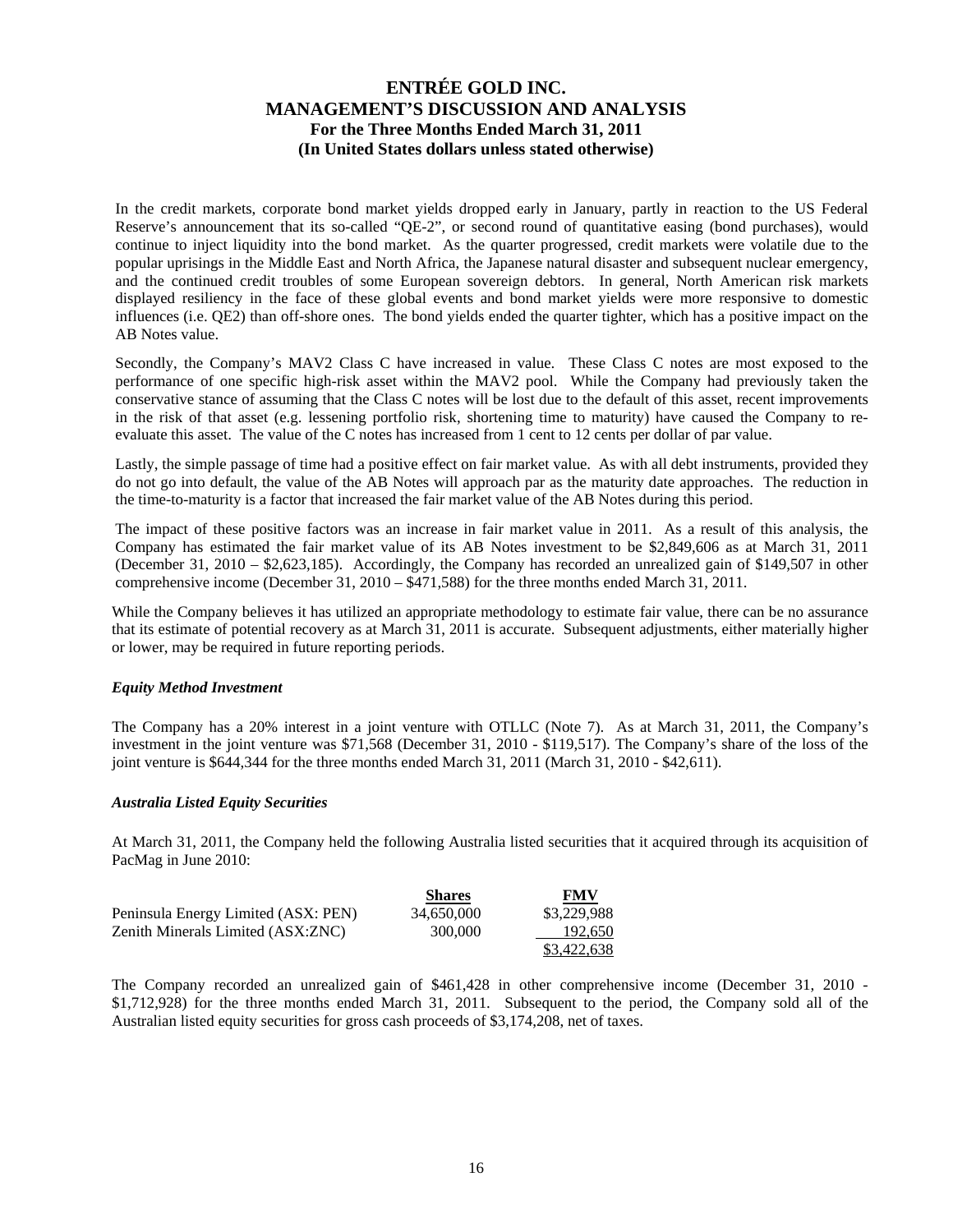### **OUTLOOK**

The Company is actively engaged in evaluating additional acquisition opportunities which are complementary to its existing projects, particularly large tonnage base and precious metal targets in eastern Asia and the Americas. Recent efforts have resulted in the acquisition of PacMag, agreements with Honey Badger and Euasian Minerals' wholly owned subsidiary Bronco Creek Exploration Inc. on projects in Nevada and a conditional agreement on the Lukkacha property in Peru. The commodities the Company is most likely to pursue include copper, gold and molybdenum, which are often associated with large tonnage, porphyry related environments. Smaller, higher grade systems will be considered by the Company if they demonstrate potential for near-term production and cash-flow. If the Company is able to identify smaller, higher grade bodies that may be indicative of concealed larger tonnage mineralized systems, it may negotiate and enter into agreements to acquire them.

Entrée has not generated any revenue from operations since its incorporation and Entrée anticipates that it will continue to incur operating expenses without revenues unless and until it is able to identify a mineral reserve in a commercially exploitable quantity on one or more of its mineral properties and it builds and operates a mine. As at March 31, 2011, Entrée had working capital of approximately \$17 million. In addition, subsequent to the end of the period, the Company sold its Australian listed equity securities for gross cash proceeds of \$3,174,208, net of taxes. Entrée's average monthly operating expenses in 2010 were approximately \$1.6 million, including exploration, general and administrative expenses and investor relations expenses. Due to the nature of Entrée's mineral property interests and related exploration expenses, the Company has the ability to alter the timing of its expenditures and, to a lesser extent, its general and administrative expenses. As a result, Entrée believes that it will not have to raise any additional funds to meet its currently budgeted operating requirements for the next 12 months. In order to provide the Company with flexibility to raise funds should the opportunity arise, the Company announced on November 19, 2010 that it had filed a short form base shelf prospectus with the securities commissions in each of the provinces of Canada, except Quebec, and a corresponding shelf registration statement with the United States Securities and Exchange Commission on Form F-10/A. These filings will allow the Company to make offerings of common shares, warrants, subscription receipts or any combination of such securities up to an aggregate offering price of C\$100,000,000 during the 25-month period that the short form base shelf prospectus remains effective. Net proceeds from the sale of the securities, if any, are expected to be used by the Company for acquisitions, development of acquired mineral properties, working capital requirements and/or for other general corporate purposes.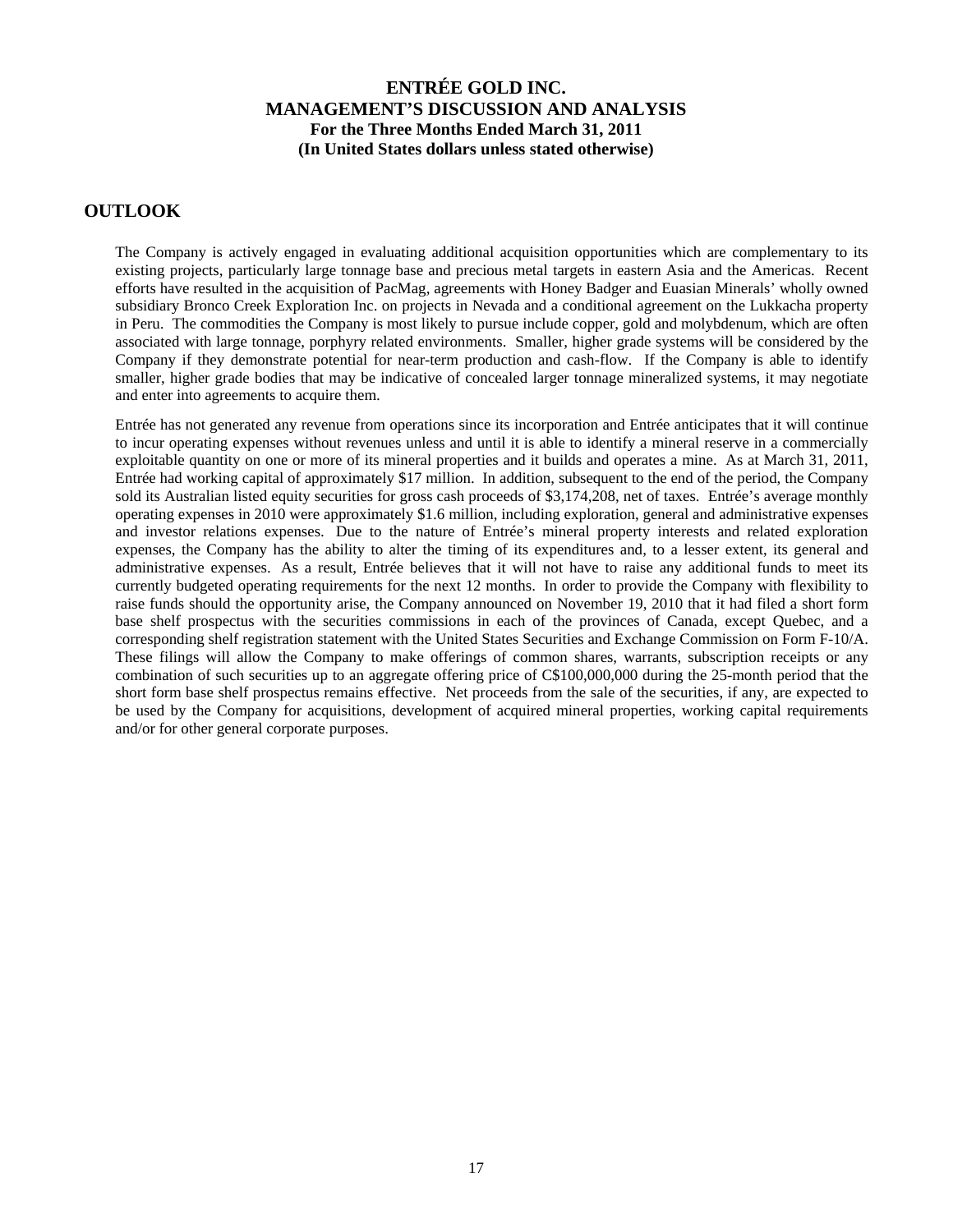## **SELECTED QUARTERLY DATA**

|                                                                      |              | <b>Three Months</b><br><b>Ended</b><br>March 31,<br>2011 | <b>Three Months</b><br><b>Ended</b><br>December 31,<br>2010 | <b>Three Months</b><br><b>Ended</b><br>September 30,<br>2010 |                           | <b>Three Months</b><br><b>Ended</b><br><b>June 30,</b><br>2010 |
|----------------------------------------------------------------------|--------------|----------------------------------------------------------|-------------------------------------------------------------|--------------------------------------------------------------|---------------------------|----------------------------------------------------------------|
| Exploration<br>General and administrative                            | $\mathbb{S}$ | 3,647,662<br>1,922,626                                   | \$<br>4,109,919<br>4,041,289                                | \$<br>4,496,968<br>1,729,714                                 | \$                        | 2,511,312<br>808,638                                           |
| Loss from operations<br>Interest income<br>Loss from equity investee |              | (5,570,288)<br>55,367<br>(644, 344)                      | (8, 151, 208)<br>51,199<br>(388, 114)                       | (6, 226, 682)<br>80,251<br>(401, 539)                        |                           | (3,319,950)<br>50,564<br>(153, 177)                            |
| Future income tax recovery<br>Net loss                               | \$           | 817,000<br>(5,342,265)                                   | \$<br>545,412<br>(7,942,711)                                | \$<br>(6,547,970)                                            | \$                        | (3,422,563)                                                    |
| Loss per share, basic and diluted                                    | \$           | $(0.05)$ \$                                              | $(0.08)$ \$                                                 | $(0.04)$ \$                                                  |                           | (0.04)                                                         |
|                                                                      |              | <b>Three Months</b><br><b>Ended</b><br>March 31,<br>2010 | <b>Three Months</b><br><b>Ended</b><br>December 31,<br>2009 | <b>Three Months</b><br><b>Ended</b><br>September 30,<br>2009 |                           | <b>Three Months</b><br><b>Ended</b><br><b>June 30,</b><br>2009 |
| Exploration<br>General and administrative                            | \$           | 1,108,364<br>1,066,608                                   | \$<br>2,406,856<br>3,591,718                                | \$<br>2,722,656<br>888,319                                   | \$                        | 2,840,854<br>942,685                                           |
| Loss from operations<br>Interest income<br>Loss from equity investee |              | (2,174,972)<br>61,419<br>(42, 611)                       | (5,998,574)<br>62,758<br>(103,960)                          | (3,610,975)<br>33,142<br>(43,094)                            |                           | (3,783,539)<br>80,161<br>(22, 454)                             |
| Net loss                                                             | \$           | (2,156,164)                                              | \$<br>(6,039,776)                                           | \$<br>(3,620,927)                                            | \$                        | (3,725,832)                                                    |
| Loss per share, basic and diluted                                    | \$           | (0.02)                                                   | \$<br>$(0.06)$ \$                                           | (0.04)                                                       | $\boldsymbol{\mathsf{S}}$ | (0.04)                                                         |

The 2010 field exploration season did not begin until the end of March resulting in lower explorations cost in the first quarter compared to the current year. Interest income in 2011 has decreased compared to 2010 due to a decrease in interest rates and a reduction in capital invested. General and administrative costs fluctuate throughout the year, primarily due to stock-based compensation expenses.

## **LIQUIDITY**

To date the Company has not generated significant revenues from its operations and is considered to be in the exploration stage. Working capital on hand at March 31, 2011 was \$17,021,575 and is more than sufficient to fund exploration, general and administrative expense and investor relations for the next twelve months. Cash was \$17,262,422 at March 31, 2011. In addition, subsequent to the end of the period, the Company sold its Australian listed equity securities for gross proceeds of \$3,174,208. At present, the Company is dependent on equity financing for additional funding if required.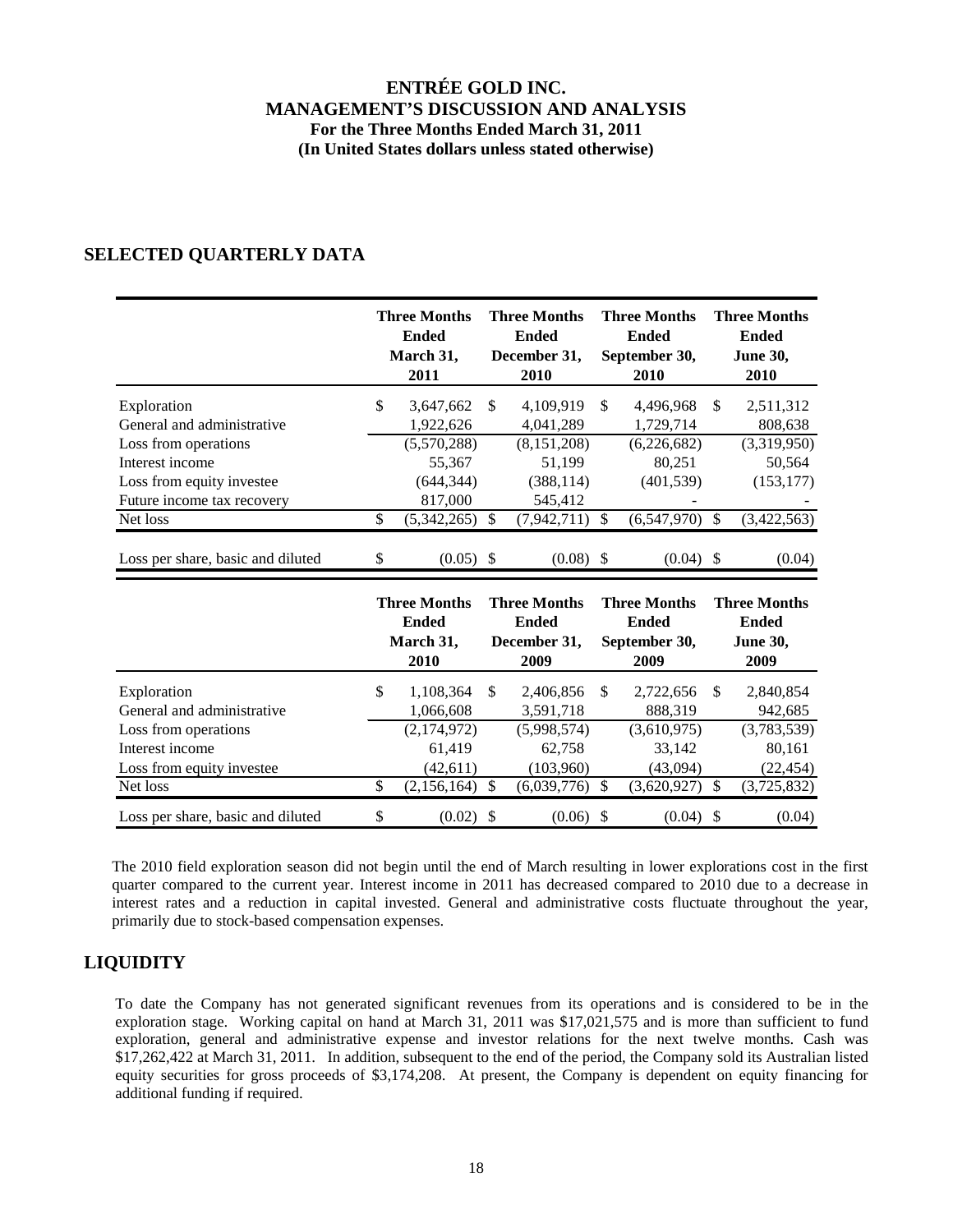Under the terms of the Entrée-OTLLC Joint Venture, Entrée may be carried through to production on the Joint Venture Property, at its election, by debt financing from OTLLC with interest accruing at OTLLC's actual cost of capital or prime +2%, whichever is less, at the date of the advance.

#### **Operating activities**

Cash used in operations was \$4,670,798 for the three months ended March 31, 2011 (March 31, 2010 - \$2,337,018) and represents expenditures primarily on mineral property exploration and secondarily on general and administrative expense, as described above, for both periods.

#### **Financing activities**

Cash provided by financing activities during the three months ended March 31, 2011 and 2010 and common shares issued for cash were as follows:

|                           | <b>Three Months</b><br><b>Ended</b><br>March 31,<br>2011 | <b>Three Months</b><br>Ended<br>March 31,<br>2011 | <b>Three Months</b><br><b>Ended</b><br>March 31,<br><b>2010</b> | <b>Three Months</b><br><b>Ended</b><br>March 31,<br><b>2010</b> |  |
|---------------------------|----------------------------------------------------------|---------------------------------------------------|-----------------------------------------------------------------|-----------------------------------------------------------------|--|
|                           | <b>Shares</b>                                            | Amount                                            | <b>Shares</b>                                                   | Amount                                                          |  |
| Exercise of stock options | 155,800                                                  | 353.494                                           | 392.968                                                         | 609.976                                                         |  |
|                           | 155,800                                                  | 353.494<br>\$                                     | 392.968                                                         | 609.976<br>S                                                    |  |

#### **Investing activities**

During the three months ended March 31, 2011, the Company expended \$Nil (March 31, 2010 – \$432,340) relating to the PacMag acquisition and cash and bond payments of \$30,797 (March 31, 2010 – \$Nil) related to other mineral property interests and recorded in other assets. During the three months ended March 31, 2011, the Company expended \$164,250 on equipment, primarily for exploration activities (March 31, 2010 - \$27,694).

#### **Table of Contractual Commitments**

The following table lists as of March 31, 2011 information with respect to the Company's known contractual obligations.

|               | Less than |    |           |    |           |   | More than |              |
|---------------|-----------|----|-----------|----|-----------|---|-----------|--------------|
|               | 1 Year    |    | 1-3 Years |    | 3-5 Years |   | 5 Year    | <b>Total</b> |
|               |           |    |           |    |           |   |           |              |
| Office leases | 219.929   |    | 459.528   | \$ | 477.030   |   | 345.589   | 1,502,076    |
| Total         | 219,929   | -S | 459,528   | S  | 477,030   | S | 345,589   | 1,502,076    |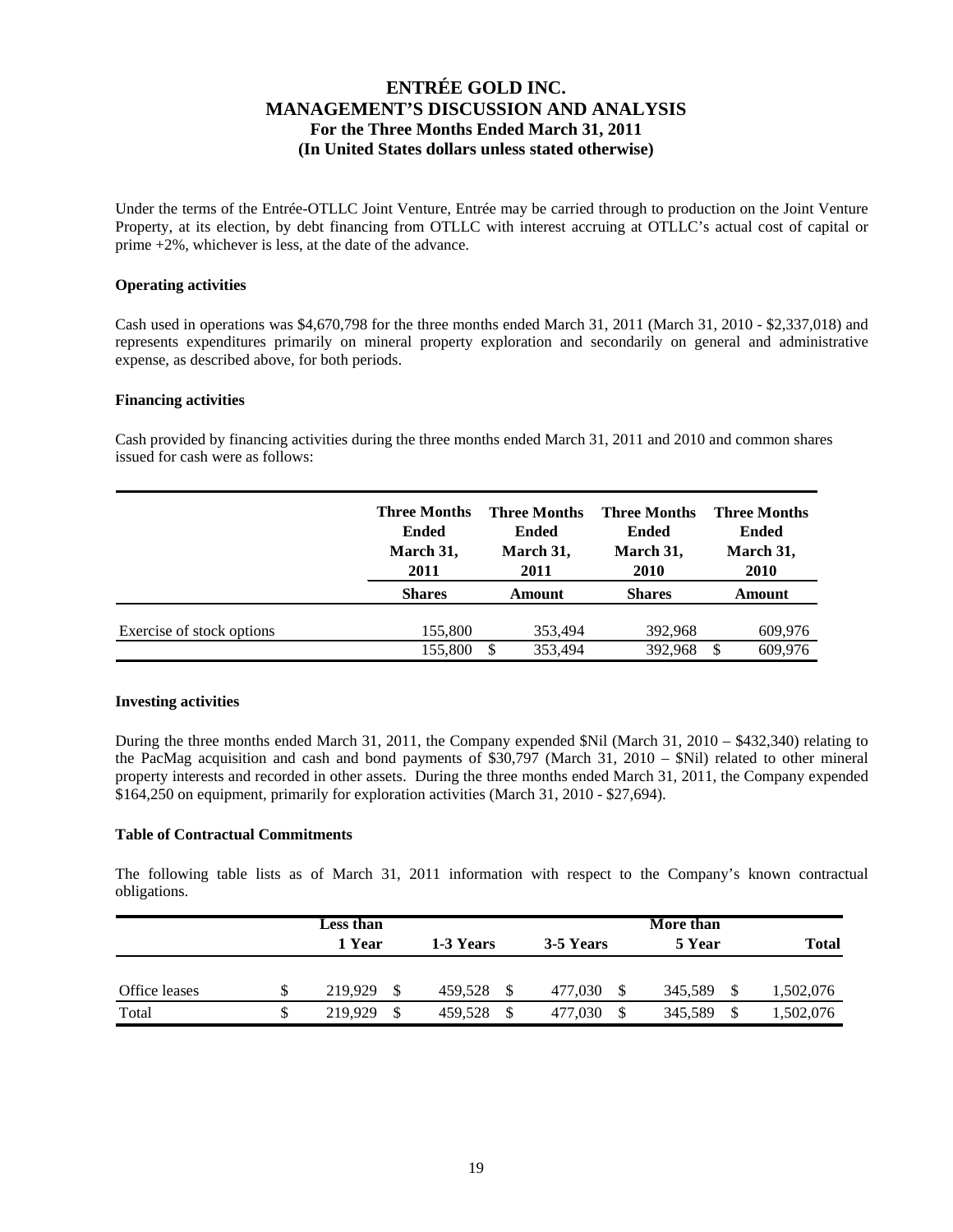#### **Outstanding share data**

As at March 31, 2011, there were 114,550,725 common shares outstanding. In addition, there were 9,457,000 stock options outstanding with exercise prices ranging from C\$1.32 to C\$3.47 per share. There were no warrants outstanding at March 31, 2011. As at May 13, 2011 there were 114,575,725 common shares outstanding. In addition, there were 9,432,000 stock options outstanding with exercise prices ranging from C\$1.32 to C\$3.47 per share.

### **CAPITAL RESOURCES**

The Company had no commitments for capital assets at March 31, 2011.

At March 31, 2011, the Company had working capital of \$17,021,575 compared to \$40,301,422 at March 31, 2010. In addition, the Company had an investment in asset backed commercial paper of \$2,849,606 net of all adjustments and subsequent to the end of the period, the Company sold its Australian listed equity securities for gross proceeds of \$3,174,208. Working capital on hand is expected to be sufficient to fund exploration, general and administrative expense, and investor relations for the next twelve months.

The Company is committed to make lease payments for the rental of office space totalling \$1,502,076 over its six year office lease in Vancouver, an annual office lease in Beijing, an annual office lease in Colorado, an annual office lease and two annual warehouse leases in Yerington, and an annual lease for accommodations in Vancouver.

### **OFF-BALANCE SHEET TRANSACTIONS**

The Company has no off-balance sheet arrangements except for the contractual obligation noted above.

### **TRANSACTIONS WITH RELATED PARTIES**

On March 25, 2011, the Company entered into an agreement with Acrex Ventures Ltd. ("Acrex"), a company related by way of a common director, whereby Acrex will purchase a 100% interest in the Rainbow Canyon property for \$125,000 and a 3% NSR royalty, which may be bought down to a 1% NSR royalty for \$1 million. The agreement is subject to regulatory approval.

### **CRITICAL ACCOUNTING ESTIMATES**

The preparation of consolidated financial statements in conformity with generally accepted accounting principles in the United States requires management to make estimates and assumptions that affect the reported amount of assets and liabilities and the disclosure of contingent assets and liabilities at the date of the financial statements and the reported amount of revenues and expenses during the period. Actual results could differ from these estimates.

The Company must make estimates and judgments in determining income tax expense for financial statement purposes. These estimates and judgments occur in the calculation of tax credits, benefits, and deductions, and in the calculation of certain tax assets and liabilities that arise from differences in the timing of recognition of revenue and expense for tax and financial statement purposes. Significant changes in these estimates may result in an increase or decrease to the tax provision in a subsequent period. The Company must assess the likelihood that we will be able to recover any deferred tax assets. If recovery is not likely, the provision for taxes must be increased by recording a valuation allowance against the deferred tax assets. However, should there be a change in the ability to recover any deferred tax assets, the tax provision would increase in the period in which it is determined that the recovery was not likely. Recovery of a portion of the deferred tax assets is impacted by Company plans with respect to holding or disposing of certain assets. Changes in economic conditions, exploration results, metal prices and other factors could result in changes to the estimates and judgements used in determining the income tax expense.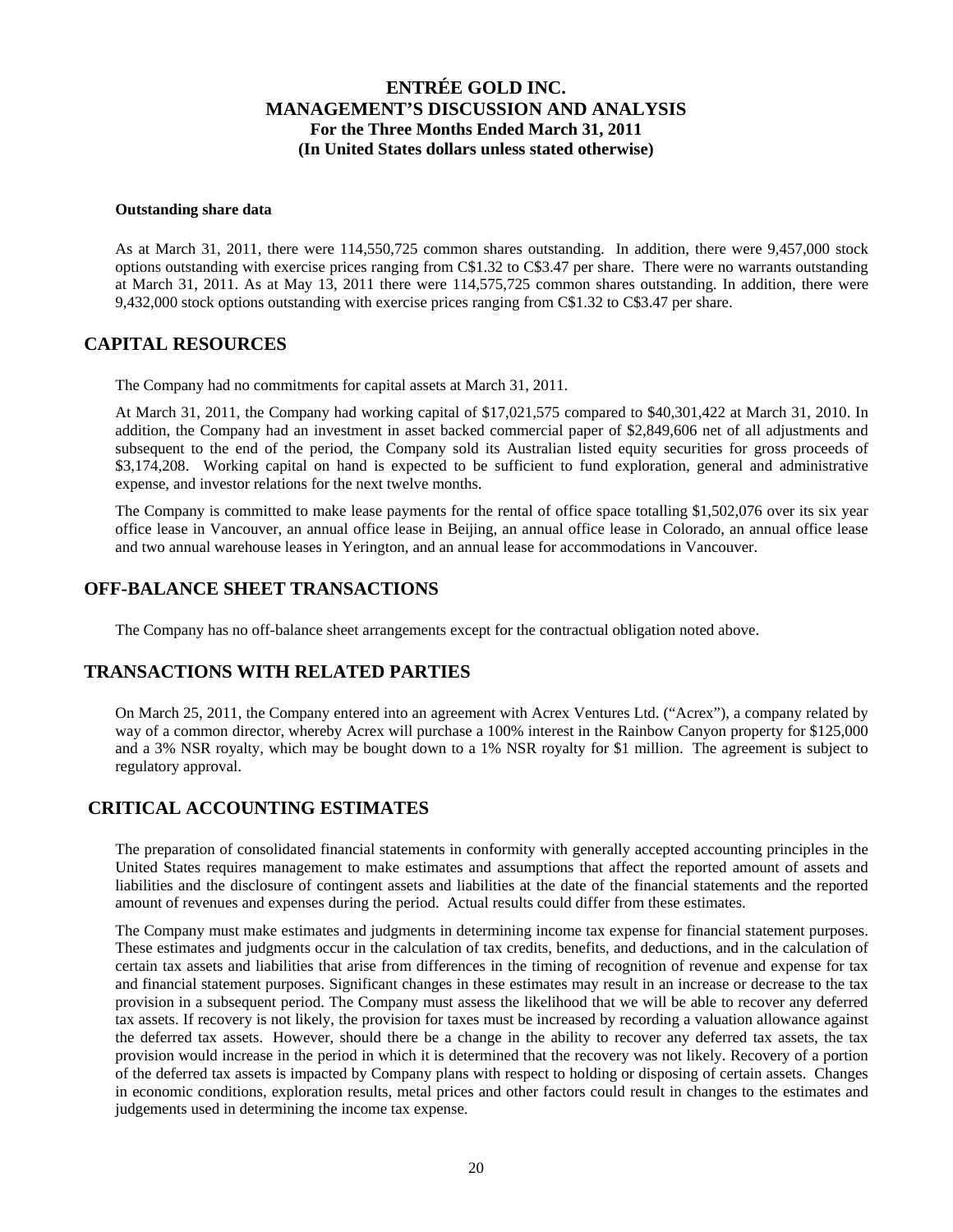The Company capitalizes the cost of acquiring mineral property interests, including undeveloped mineral property interests, until the viability of the mineral interest is determined. Capitalized acquisition costs are expensed if it is determined that the mineral property has no future economic value. The Company must make estimates and judgments in determining if any capitalized amounts should be written down by assessing if future cash flows, including potential sales proceeds, related to the mineral property are estimated to be less than the property's total carrying value. The carrying value of each mineral property is reviewed periodically, and whenever events or changes in circumstances indicate that the carrying value may not be recoverable. Reductions in the carrying value of a property would be recorded to the extent that the total carrying value of the mineral property exceeds its estimated fair value.

The Company follows accounting guidelines in determining the value of stock option compensation, as disclosed in Note 9 to the Annual Financial Statements. Unlike other numbers in the accounts, this is a calculated amount not based on historical cost, but on subjective assumptions introduced to an option pricing model, in particular: (1) an estimate for the average future hold period of issued stock options before exercise, expiry or cancellation; and (2) future volatility of the Company's share price in the expected hold period (using historical volatility as a reference). Given that there is no market for the options and they are not transferable, the resulting value calculated is not necessarily the value the holder of the option could receive in an arm's-length transaction.

The Company's accounting policy is to expense exploration costs on a project by project basis consistent with US GAAP. The policy is consistent with that of the other exploration companies that have not established mineral reserves. When a mineral reserve has been objectively established further exploration costs would be deferred. Management is of the view that its current policy is appropriate for the Company.

Under generally accepted accounting principles, the events and circumstances affecting AB Notes since August 2007 constitute an indication of impairment and it is therefore necessary to carry AB Notes at the lower of cost and estimated fair value. Fair value is estimated based on the results of a valuation technique that makes maximum use of inputs observed from markets, and relies as little as possible on inputs generated by the entity.

## **CHANGES IN ACCOUNTING POLICIES**

In April 2010, the Financial Accounting Standards Board ("FASB") issued Accounting Standards Update (ASU) 2010- 13, *Compensation – Stock Compensation (Topic 718),* amending Accounting Standards Codification (ASC) 718. ASU 2010-13 clarifies that a share-based payment award with an exercise price denominated in the currency of a market in which the entity's equity securities trade should not be classified as a liability if it otherwise qualifies as equity. ASU 2010-13 also improves GAAP by improving consistency in financial reporting by eliminating diversity in practice. ASU 2010-13 is effective for interim and annual reporting periods beginning after December 15, 2010. The Company is currently evaluating the impact of ASU 2010-13, but does not expect its adoption to have a material impact on the Company's financial reporting and disclosures.

In February 2010, the FASB issued ASU 2010-09, *Subsequent Events (Topic 855),* amending ASC 855. ASU 2010-09 removes the requirement for a U.S. Securities and Exchange Commission ("SEC") filer to disclose a date relating to its subsequent events in both issued and revised financial statements. ASU 2010-09 also eliminates potential conflicts with the SEC's literature. Most of ASU 2010-09 is effective upon issuance of the update. The Company adopted ASU 2010- 09 in February 2010, and its adoption did not have a material impact on the Company's financial reporting and disclosures.

In January 2010, the FASB issued ASU 2010-06, *Fair Value Measurements and Disclosures (Topic 820), Improving Disclosures about Fair Value Measurements,* amending ASC 820. ASU 2010-06 requires entities to provide new disclosures and clarify existing disclosures relating to fair value measurements. The new disclosures and clarifications of existing disclosures are effective for interim and annual reporting periods beginning after December 15, 2009, except for the disclosures about purchases, sales, issuances and settlements in Level 3 fair value measurements, which are effective for fiscal years beginning after December 15, 2010 and for interim periods within those fiscal years. The Company adopted ASU 2010-06 during the March 2010 quarter, and its adoption did not have a material impact on the Company's financial position or results of operations.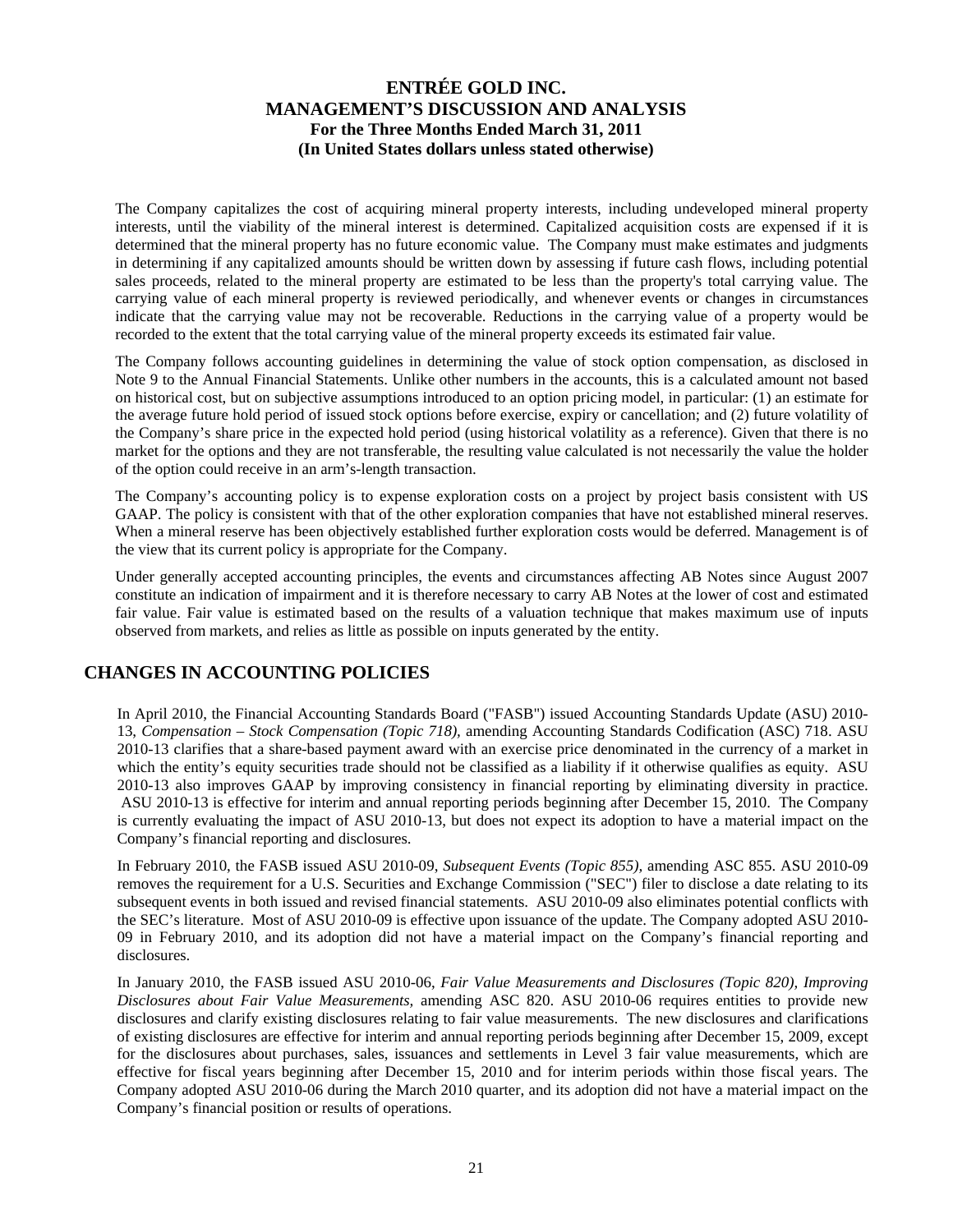A detailed summary of all of the Company's significant accounting policies and the estimates derived therefrom is included in Note 2 to the annual consolidated financial statements for the year ended December 31, 2010.

## **FINANCIAL INSTRUMENTS AND OTHER INSTRUMENTS**

The Company's financial assets and liabilities consist of cash, investments, receivables, accounts payable and accrued liabilities and loans payable, some of which are denominated in United States dollars, Mongolian Tugriks, Australian dollars, Peruvian Nuevo Sol and Chinese Renminbi. Investments include asset-backed notes. The Company is at risk to financial gain or loss as a result of foreign exchange movements against the Canadian dollar. The Company minimizes its foreign exchange risk by maintaining low account balances in currencies other than the Canadian dollar. The Company does not currently have major commitments to acquire assets in foreign currencies; but historically it has incurred the majority of its exploration costs in foreign currencies.

The Company has estimated the fair value of AB Notes at March 31, 2011 using the methodology and assumptions outlined below. The fair value estimate of the AB Notes received under the restructuring were calculated based on information provided by the Pan Canadian Investor Committee as well as Ernst & Young, the Monitor of the restructuring.

The Company has applied its best estimate of prospective buyers' required yield and calculated the present value of the AB Notes using required yield as the discount factor. Using a range of potential discount factors allows the Company to estimate a range of recoverable values (see VALUATION OF INVESTMENT).

Restructuring costs are excluded from this valuation as it has been stated that the costs will be deducted from the accrued interest that the Company will receive shortly after the completion of the restructuring. Based on the fair value estimation, the Company has recorded an unrealized gain of \$149,507 (December 31, 2010 - \$471,588) for the three months ended March 31, 2011. There can be no assurance that the fair value estimate will be realized or that it will be adequate. Subsequent adjustments, which could be material, may be required in future reporting periods.

## **OTHER MD&A REQUIREMENTS**

#### **Forward-Looking Statements**

This MD&A contains forward-looking statements within the meaning of the United States Private Securities Litigation Reform Act of 1995 and forward-looking information within the meaning of applicable Canadian securities laws.

Forward-looking statements include, but are not limited to, the future price of copper, gold and molybdenum, the estimation of mineral reserves and resources, the realization of mineral reserve and resource estimates, the timing and amount of estimated future production, costs of production, capital expenditures, cost and timing of the development of new deposits, success of exploration activities, permitting time lines, currency fluctuations, requirements for additional capital, government regulation of mining operations, environmental risks, unanticipated reclamation expenses, title disputes or claims and future financial performance. In certain cases, forward-looking statements can be identified by the use of words such as plans, expects or does not expect, is expected, budgeted, scheduled, estimates, forecasts, intends, anticipates, or does not anticipate or believes or variations of such words and phrases or statements that certain actions, events or results may, could, would, might, will be taken, occur or be achieved. While the Company has based these forward-looking statements on its expectations about future events as at the date that such statements were prepared, the statements are not a guarantee of the Company's future performance and are subject to risks, uncertainties, assumptions and other factors which could cause actual results to differ materially from future results expressed or implied by such forward-looking statements. Such factors and assumptions include, amongst others, the effects of general economic conditions, changing foreign exchange rates and actions by government authorities, uncertainties associated with legal proceedings and negotiations and misjudgements in the course of preparing forward-looking statements. In addition, there are also known and unknown risk factors which may cause the actual results, performances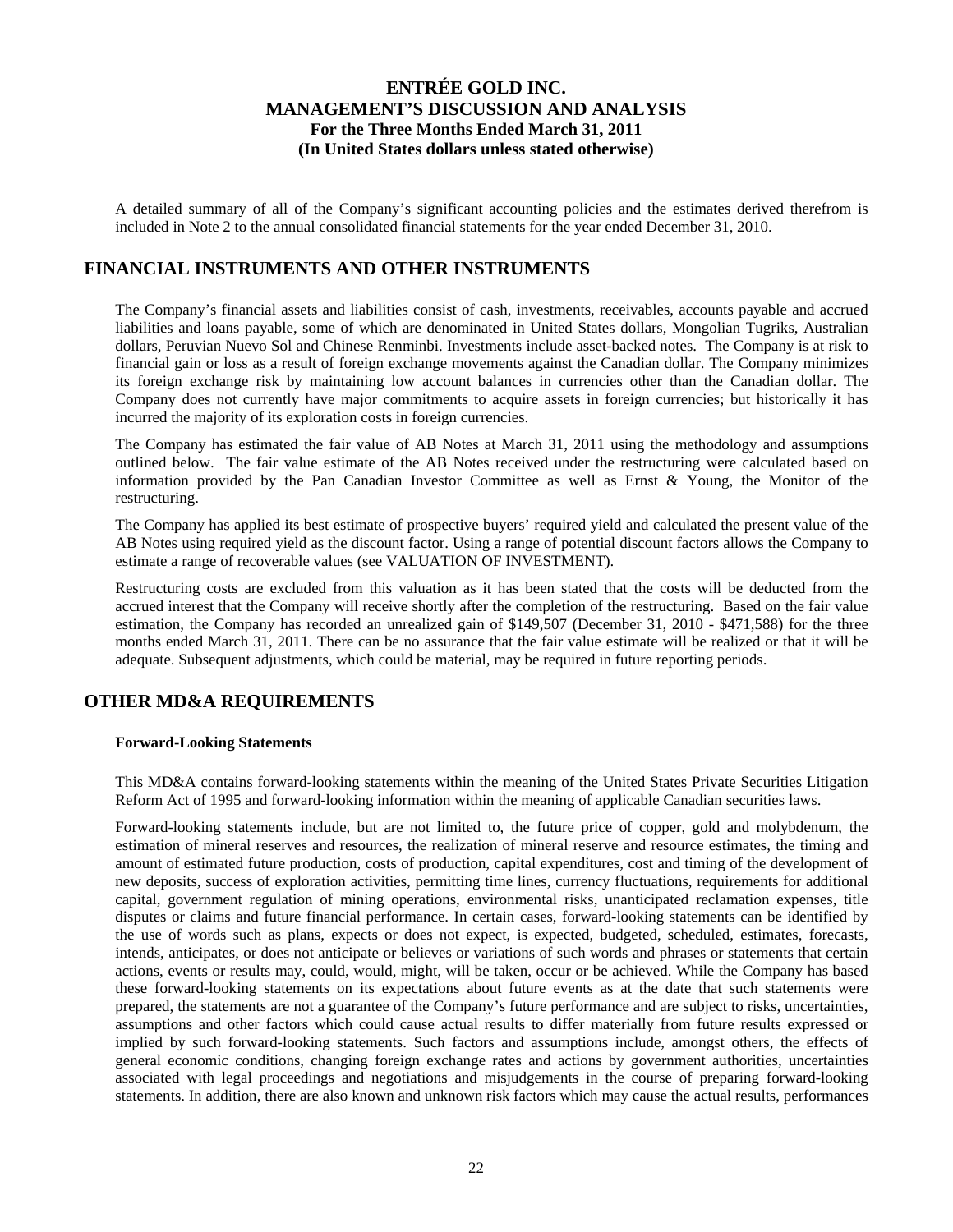or achievements of the Company to be materially different from any future results, performance or achievements expressed or implied by the forward-looking statements. Such factors include, among others, risks related to international operations; actual results of current exploration activities; conclusions of economic evaluations; changes in project parameters as plans continue to be refined; future prices of copper, gold and molybdenum; possible variations in ore reserves, grade recovery and rates; failure of plant, equipment or processes to operate as anticipated; accidents, labour disputes and other risks of the mining industry; delays in obtaining government approvals or financing or in the completion of development or construction activities, as well as those factors discussed in the section entitled "Risk" in this MD&A and in the section entitled "Risk Factors" in the AIF. Although the Company has attempted to identify important factors that could cause actual actions, events or results to differ materially from those described in forwardlooking statements, there may be other factors that cause actions, events or results not to be as anticipated, estimated or intended. There can be no assurance that forward-looking statements will prove to be accurate, as actual results and future events could differ materially from those anticipated in such statements. Except as required under applicable securities legislation, the Company undertakes no obligation to publicly update or revise forward-looking statements, whether as a result of new information, future events, or otherwise. Accordingly, readers should not place undue reliance on forward-looking statements.

#### **Risk**

The Company is a mineral exploration company and is exposed to a number of risks and uncertainties that are common to other companies in the same business; some of these risks have been discussed elsewhere in this MD&A. For a more extensive discussion of such risks and uncertainties, the reader should also refer to the section titled "Risk Factors" contained in the Company's AIF available on SEDAR at www.sedar.com.

There is no assurance that a commercially viable mineral deposit exists on any of the Company's properties, and further exploration is required before the Company can evaluate whether any such deposits exist and, if so, whether it would be economically and legally feasible to develop or exploit those resources. Even if the Company is successful in identifying a mineral deposit, the Company would be required to spend substantial funds on further drilling and engineering studies before determining whether that mineral deposit will constitute a reserve (a reserve is a commercially viable mineral deposit).

The Company must comply with licence and permitting requirements. In Mongolia, the Shivee Tolgoi and Javhlant exploration licences were converted to mining licences on October 27, 2009. These licences now have a term of 30 years, with two potential extensions of 20 years each. The total estimated annual fees in order to maintain the Shivee Tolgoi and Javhlant mining licences in good standing is \$1,100,000. Approximately \$500,000 of the total is recoverable from OTLLC.

Entrée is not presently a party to the Investment Agreement. Although OTLLC has agreed under the terms of the Earn-In Agreement to use its best efforts to cause Entrée to be brought within the ambit of, made subject to and to be entitled to the benefits of the Investment Agreement, unless and until Entrée becomes a party of the Investment Agreement or otherwise receives confirmation from the Government of Mongolia, there can be no assurance that Entrée will be entitled to all of the benefits of the Investment Agreement, including stability with respect to taxes payable. Until such time as Entrée becomes a party to the Investment Agreement, it could be subject to the new surtax royalty which came into effect in Mongolia on January 1, 2011. The rates of the new surtax royalty vary from 1% to 5% for minerals other than copper. For copper, the surtax royalty rates range between 22% and 30% for ore, between 11% and 15% for concentrates, and between 1% and 5% for final products. No surtax royalty is charged on any minerals below a certain threshold market price, which varies depending on the type of minerals. This is in addition to the standard royalty rates of 2.5% for coal sold in Mongolia and commonly occurring minerals sold in Mongolia, and 5% for all other minerals. In order to become a party to the Investment Agreement, the Government of Mongolia may require Entrée or the Entrée-OTLLC Joint Venture to agree to certain concessions, including with respect to the ownership of the Entrée-OTLLC Joint Venture or the scope of the lands to be covered by the Investment Agreement.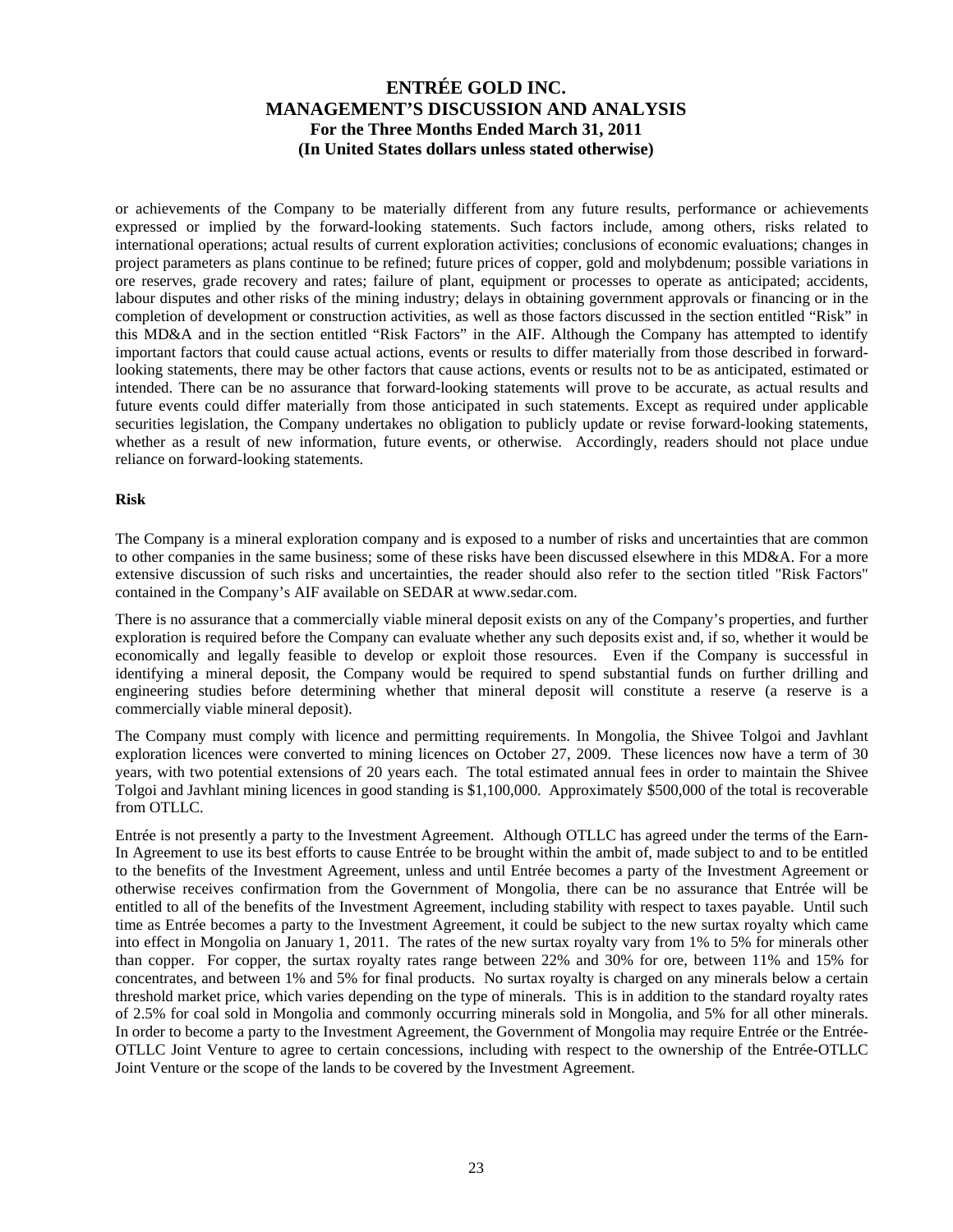In Nevada, maintenance fees must be paid to the Bureau of Land Management annually. For the 2011 assessment year, the aggregate fee for the Ann Mason property is approximately \$35,000.

In both Mongolia and Nevada, the Company must comply with environmental regulations that govern air and water quality and land disturbance and provide mine reclamation and closure costs.

The Company's financial success is subject to, among other things, fluctuations in copper and gold prices which may affect current or future operating results and may affect the economic value of its mineral resources. The Company's ability to obtain financing to explore for mineral deposits and to complete the development of those properties it has classified as assets is not assured; nor is there assurance that the expenditure of funds will result in the discovery of an economic mineral deposit. Should one or more of these risks and uncertainties materialize, or should underlying assumptions prove incorrect, actual results may vary materially from those described in forward-looking statements.

The Company has not completed a feasibility study on any of its deposits to determine if its hosts a mineral resource that can be economically developed and profitably mined.

#### **Internal Control over Financial Reporting**

Management is responsible for designing internal control over financial reporting, to provide reasonable assurance regarding the reliability of financial reporting and the preparation of financial statements for external purposes in accordance with US GAAP. No change in the Company's internal control over financial reporting occurred during the period beginning on January 1, 2011 and ended on March 31, 2011 that has materially affected, or is reasonably likely to materially affect, the Company's internal control over financial reporting.

#### **Cautionary Note to United States Investors - Canadian Disclosure Standards in Mineral Resources and Mineral Reserves**

The terms "mineral reserve", "proven mineral reserve" and "probable mineral reserve" are Canadian mining terms as defined in accordance with NI 43-101 under the guidelines set out in the Canadian Institute of Mining, Metallurgy and Petroleum (the "CIM") CIM Standards on Mineral Resources and Mineral Reserves, adopted by the CIM Council, as may be amended from time to time by the CIM.

The definitions of proven and probable reserves used in NI 43-101 differ from the definitions in the SEC Industry Guide 7. Under SEC Industry Guide 7 standards, a "final" or "bankable" feasibility study is required to report reserves, the three year history average price is used in any reserve or cash flow analysis to designate reserves and the primary environmental analysis or report must be filed with the appropriate governmental authority.

In addition, the terms "mineral resource", "measured mineral resource", "indicated mineral resource" and "inferred mineral resource" are defined in and required to be disclosed by NI 43-101; however, these terms are not defined terms under SEC Industry Guide 7 and normally are not permitted to be used in reports and registration statements filed with the SEC. Investors are cautioned not to assume that all or any part of mineral deposits in these categories will ever be converted into reserves. "Inferred mineral resources" have a great amount of uncertainty as to their existence, and great uncertainty as to their economic and legal feasibility. It cannot be assumed that all or any part of an inferred mineral resource will ever be upgraded to a higher category. Under Canadian rules, estimates of inferred mineral resources may not form the basis of feasibility or pre-feasibility studies, except in rare cases.

Accordingly, information contained in this MD&A containing descriptions of our mineral deposits may not be comparable to similar information made public by U.S. companies subject to the reporting and disclosure requirements under the United States federal securities laws and the rules and regulations thereunder.